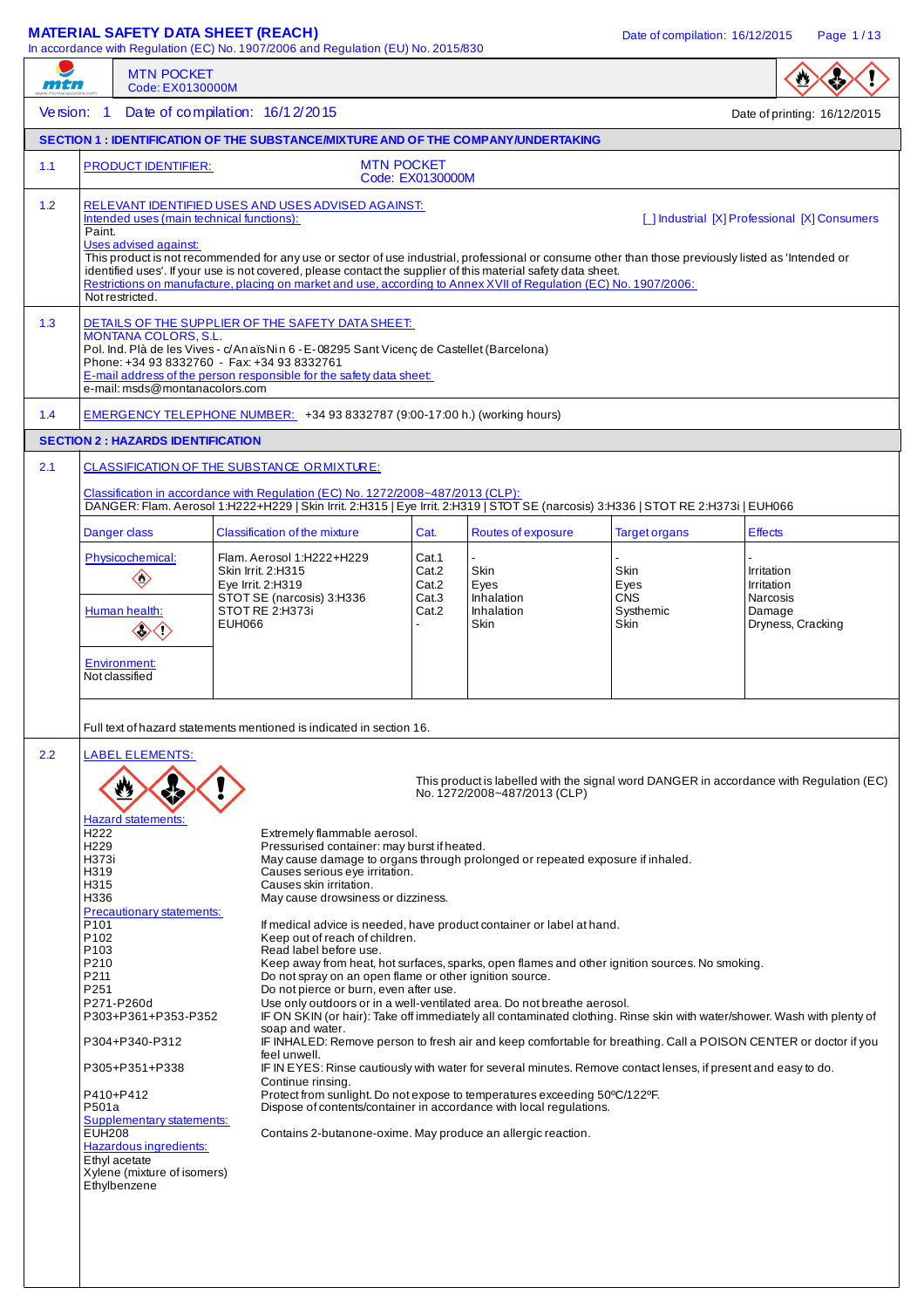## **MATERIAL SAFETY DATA SHEET (REACH)** Date of compilation: 16/12/2015 Page 2/13

In accordance with Regulation (EC) No. 1907/2006 and Regulation (EU) No. 2015/830  $\overline{\mathsf{r}}$ 

| $\cdots$                                                                                                                                                 | <b>MTN POCKET</b>                                                                          | Code: EX0130000M                                                                                                                                                                                                                                                                                                                                                                                                       |                                                           |  |  |  |  |
|----------------------------------------------------------------------------------------------------------------------------------------------------------|--------------------------------------------------------------------------------------------|------------------------------------------------------------------------------------------------------------------------------------------------------------------------------------------------------------------------------------------------------------------------------------------------------------------------------------------------------------------------------------------------------------------------|-----------------------------------------------------------|--|--|--|--|
|                                                                                                                                                          | <b>OTHER HAZARDS:</b>                                                                      | Hazards which do not result in classification but which may contribute to the overall hazards of the mixture:<br>Other physicochemical hazards: Vapours may form with air a mixture potentially flammable or explosive.<br>Other adverse human health effects: No other relevant adverse effects are known.<br>Other negative environmental effects: # Does not contain substances that fulfill the PBT/vPvB criteria. |                                                           |  |  |  |  |
|                                                                                                                                                          |                                                                                            | <b>SECTION 3 : COMPOSITION/INFORMATION ON INGREDIENTS</b>                                                                                                                                                                                                                                                                                                                                                              |                                                           |  |  |  |  |
|                                                                                                                                                          | <b>SUBSTANCES:</b><br>Not applicable (mixture).                                            |                                                                                                                                                                                                                                                                                                                                                                                                                        |                                                           |  |  |  |  |
|                                                                                                                                                          | <b>MIXTURES:</b><br>This product is a mixture.<br><b>Chemical description:</b><br>Aerosol. |                                                                                                                                                                                                                                                                                                                                                                                                                        |                                                           |  |  |  |  |
|                                                                                                                                                          |                                                                                            | <b>HAZARDOUS INGREDIENTS:</b><br>Substances taking part in a percentage higher than the exemption limit:                                                                                                                                                                                                                                                                                                               |                                                           |  |  |  |  |
|                                                                                                                                                          | $20 < 25 \%$<br>◇◇                                                                         | Ethyl acetate<br>CAS: 141-78-6, EC: 205-500-4<br>REACH: 01-2119475103-46<br>CLP: Danger: Flam. Liq. 2:H225   Eye Irrit. 2:H319   STOT SE (narcosis) 3:H336   EUH066                                                                                                                                                                                                                                                    | Index No. 607-022-00-5<br>$<$ REACH/ATP01                 |  |  |  |  |
| $\Leftrightarrow$                                                                                                                                        | $15 < 20 \%$                                                                               | <b>Butane</b><br>CAS: 106-97-8, EC: 203-448-7<br>CLP: Danger: Flam. Gas 1:H220   Press. Gas:H280                                                                                                                                                                                                                                                                                                                       | Index No. 601-004-00-0<br>$<$ CLP00                       |  |  |  |  |
| $\langle \rangle$                                                                                                                                        | $10 < 15 \%$<br>$\diamondsuit$                                                             | Xylene (mixture of isomers)<br>CAS: 1330-20-7, EC: 215-535-7<br>REACH: 01-2119488216-32<br>CLP: Danger: Flam. Liq. 3:H226   Acute Tox. (inh.) 4:H332   Acute Tox. (skin) 4:H312   Skin<br>Irrit. 2:H315   Eye Irrit. 2:H319   STOT SE (irrit.) 3:H335   STOT RE 2:H373i   Asp. Tox. 1:H304                                                                                                                             | Index No. 601-022-00-9<br><reach< td=""></reach<>         |  |  |  |  |
| ♦                                                                                                                                                        | $5 < 10 \%$                                                                                | Propane<br>CAS: 74-98-6, EC: 200-827-9<br>CLP: Danger: Flam. Gas 1:H220   Press. Gas:H280                                                                                                                                                                                                                                                                                                                              | Index No. 601-003-00-5<br>$<$ CLP00                       |  |  |  |  |
| $\diamondsuit$                                                                                                                                           | $5 < 10 \%$                                                                                | Isobutane<br>CAS: 75-28-5, EC: 200-857-2<br>CLP: Danger: Flam. Gas 1:H220   Press. Gas:H280                                                                                                                                                                                                                                                                                                                            | Index No. 601-004-00-0<br>$<$ CLP00                       |  |  |  |  |
| $\diamondsuit$                                                                                                                                           | $1 < 2.5 \%$                                                                               | 2-methoxy-1-methylethyl acetate<br>CAS: 108-65-6, EC: 203-603-9<br>REACH: 01-2119475791-29<br>CLP: Warning: Flam. Liq. 3:H226                                                                                                                                                                                                                                                                                          | Index No. 607-195-00-7<br><reach atp01<="" td=""></reach> |  |  |  |  |
|                                                                                                                                                          | $1 < 2\%$                                                                                  | Ethylbenzene<br>CAS: 100-41-4, EC: 202-849-4<br>REACH: 01-2119489370-35<br>CLP: Danger: Flam. Lig. 2:H225   Acute Tox. (inh.) 4:H332   STOT RE 2:H373iE   Asp. Tox.<br>1:H304   Aquatic Chronic 3:H412                                                                                                                                                                                                                 | Index No. 601-023-00-4<br><reach< td=""></reach<>         |  |  |  |  |
| $\Leftrightarrow$                                                                                                                                        | $1 < 2\%$                                                                                  | Hydrocarbons, C10-C13, isoalkanes, cyclics, <2% aromatics<br>(CAS: 64742-48-9), List No. 918-317-6<br>REACH: 01-2119474196-32<br>CLP: Danger: Asp. Tox 1:H304   EUH066                                                                                                                                                                                                                                                 | Autoclassified<br>< REACH                                 |  |  |  |  |
|                                                                                                                                                          | $< 0.25 \%$<br>◇◇                                                                          | 2-butanone-oxime<br>CAS: 96-29-7, EC: 202-496-6<br>REACH: 01-2119539477-28<br>CLP: Danger: Acute Tox. (skin) 4: H312   Eye Dam. 1: H318   Skin Sens. 1: H317   Carc. 2: H351                                                                                                                                                                                                                                           | Index No. 616-014-00-0<br><reach clp00<="" td=""></reach> |  |  |  |  |
| Impurities:<br>Stabilizers:<br>None                                                                                                                      |                                                                                            | Does not contain other components or impurities which will influence the classification of the product.                                                                                                                                                                                                                                                                                                                |                                                           |  |  |  |  |
| Reference to other sections:<br>For more information on hazardous ingredients, see sections 8, 11, 12 and 16.<br>SUBSTANCES OF VERY HIGH CONCERN (SVHC): |                                                                                            |                                                                                                                                                                                                                                                                                                                                                                                                                        |                                                           |  |  |  |  |
| None                                                                                                                                                     |                                                                                            | List updated by ECHA on 15/06/2015.<br>Substances SVHC subject to authorisation, included in Annex XIV of Regulation (EC) no. 1907/2006:<br>Substances SVHC candidate to be included in Annex XIV of Regulation (EC) no. 1907/2006:                                                                                                                                                                                    |                                                           |  |  |  |  |
| None                                                                                                                                                     |                                                                                            | PERSISTENT, BIOACCUMULABLE AND TOXIC PBT, OR VERY PERSIST ENT AND VERY BIOACCUMULABLE VPVB SUBSTANCES:<br>Does not contain substances that fulfill the PBT/vPvB criteria.                                                                                                                                                                                                                                              |                                                           |  |  |  |  |
|                                                                                                                                                          |                                                                                            |                                                                                                                                                                                                                                                                                                                                                                                                                        |                                                           |  |  |  |  |
|                                                                                                                                                          |                                                                                            |                                                                                                                                                                                                                                                                                                                                                                                                                        |                                                           |  |  |  |  |
|                                                                                                                                                          |                                                                                            |                                                                                                                                                                                                                                                                                                                                                                                                                        |                                                           |  |  |  |  |
|                                                                                                                                                          |                                                                                            |                                                                                                                                                                                                                                                                                                                                                                                                                        |                                                           |  |  |  |  |
|                                                                                                                                                          |                                                                                            |                                                                                                                                                                                                                                                                                                                                                                                                                        |                                                           |  |  |  |  |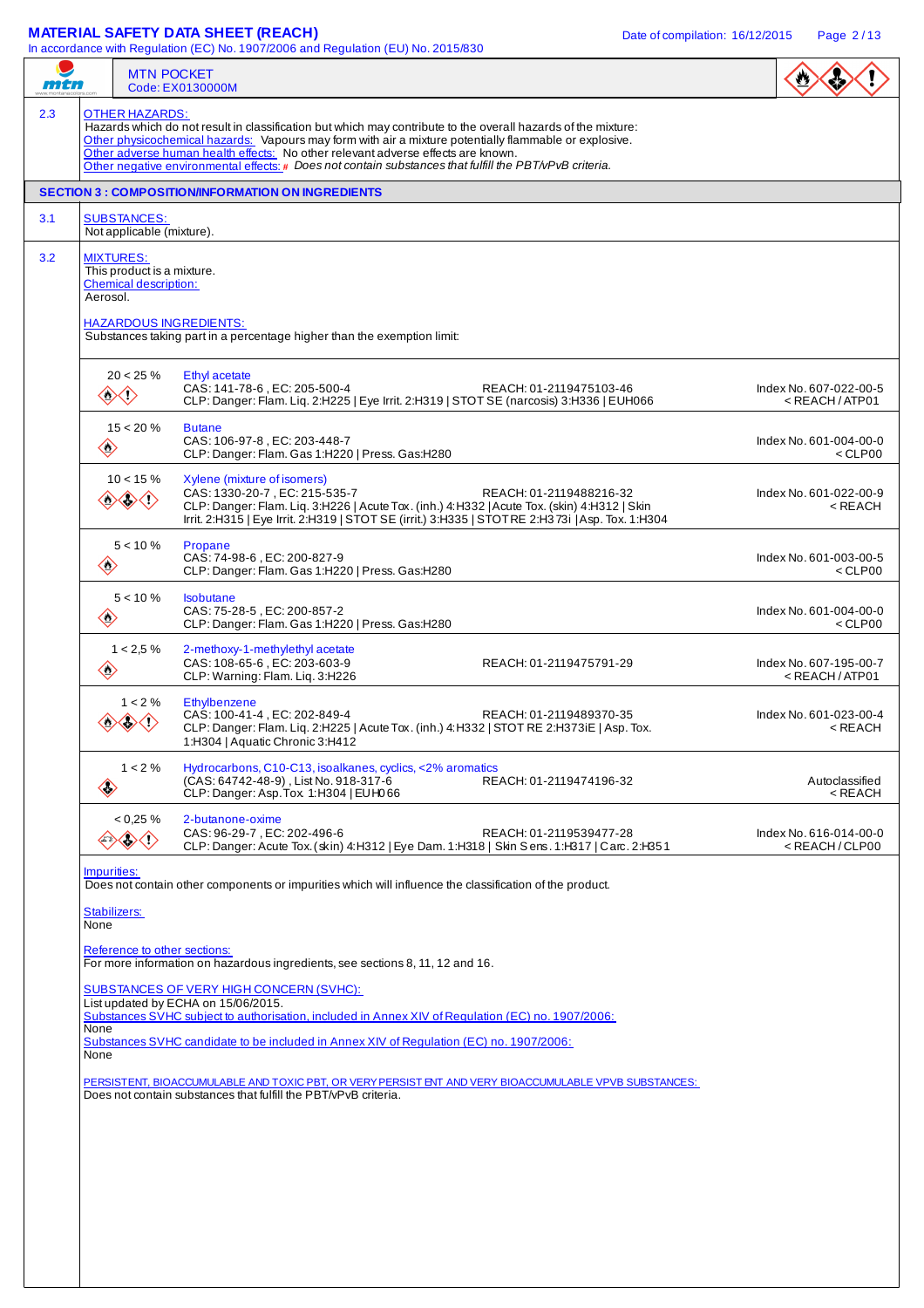# **MATERIAL SAFETY DATA SHEET (REACH)** Date of compilation: 16/12/2015 Page 3/13

| mtn | <b>MTN POCKET</b><br>Code: EX0130000M          | In accordance with Regulation (EC) No. 1907/2006 and Regulation (EU) No. 2015/830                                                                                                                                                                                                                                                                            |                                                                                                                                                                                                                                                                                                              |  |  |  |  |  |  |
|-----|------------------------------------------------|--------------------------------------------------------------------------------------------------------------------------------------------------------------------------------------------------------------------------------------------------------------------------------------------------------------------------------------------------------------|--------------------------------------------------------------------------------------------------------------------------------------------------------------------------------------------------------------------------------------------------------------------------------------------------------------|--|--|--|--|--|--|
|     | <b>SECTION 4 : FIRST AID MEASURES</b>          |                                                                                                                                                                                                                                                                                                                                                              |                                                                                                                                                                                                                                                                                                              |  |  |  |  |  |  |
| 4.1 |                                                | DESCRIPTION OF FIRST-AID MEASURES AND MAIN SYMPTOMS AND EFFECTS, ACUTE AND DELAYED:                                                                                                                                                                                                                                                                          |                                                                                                                                                                                                                                                                                                              |  |  |  |  |  |  |
| 4.2 |                                                | recommended protective equipment if there is a possibility of exposure. Wear protective gloves when administering first aid.                                                                                                                                                                                                                                 | Symptoms may occur after exposure, so that in case of direct exposure to the product, when in doubt, or when symptoms persist, seek<br>medical attention. Never give anything by mouth to an unconscious person. Lifeguards should pay attention to self-protection and use the                              |  |  |  |  |  |  |
|     | Route of exposure                              | Symptoms and effects, acute and delayed                                                                                                                                                                                                                                                                                                                      | Description of first-aid measures                                                                                                                                                                                                                                                                            |  |  |  |  |  |  |
|     | Inhalation:                                    | Inhalation of solvent vapours may produce headache,<br>dizziness, fatique, muscular weakness, drowsiness<br>and, in extreme cases, unconsciousness.                                                                                                                                                                                                          | Remove the patient out of the contaminated area into the fresh<br>air. If breathing is irregular or stops, administer artificial<br>respiration. If the person is unconscious, place in appropriate<br>recovery position. Keep the patient warm and at rest until<br>medical attention arrives.              |  |  |  |  |  |  |
|     | Skin:<br>$\diamondsuit$                        | Skin contact causes redness. In case of prolonged<br>contact, the skin may become dry.                                                                                                                                                                                                                                                                       | Remove immediately contaminated clothing. Wash thoroughly<br>the affected area with plenty of cold or lukewarm water and<br>neutral soap, or use a suitable skin cleanser. Do not use<br>solvents or thinners.                                                                                               |  |  |  |  |  |  |
|     | Eyes:<br>$\langle \rangle$                     | Contact with the eyes produces redness and pain.                                                                                                                                                                                                                                                                                                             | Remove contact lenses. Rinse eyes copiously by irrigation with<br>plenty of clean, fresh water for at least 15 minutes, holding the<br>eyelids apart, until the irritation is reduced. Call a physician<br>immediately.                                                                                      |  |  |  |  |  |  |
|     | Ingestion:                                     | If swallowed, may cause irritation of the throat,<br>abdominal pain, drowsiness, nausea, vomiting and<br>diarrhoea.                                                                                                                                                                                                                                          | If swallowed, seek medical advice immediately and show<br>container or label. Do not induce vomiting. Keep the patient at<br>rest.                                                                                                                                                                           |  |  |  |  |  |  |
| 4.3 |                                                | INDICATION OF ANY IMMEDIATE MEDICAL ATTENTION AND SPECIAL TREATMENT NEEDED:<br>Notes to physician: Treatment should be directed at the control of symptoms and the clinical condition of the patient<br>Antidotes and contraindications: Specific antidote not known.                                                                                        |                                                                                                                                                                                                                                                                                                              |  |  |  |  |  |  |
|     | <b>SECTION 5 : FIRE-FIGHTING MEASURES</b>      |                                                                                                                                                                                                                                                                                                                                                              |                                                                                                                                                                                                                                                                                                              |  |  |  |  |  |  |
| 5.1 | <b>EXTINGUISHING MEDIA:</b>                    | water jet. Direct water jet may not be effective to extinguish the fire, since the fire may spread.                                                                                                                                                                                                                                                          | Extinguishing powder or CO2. In the case of more important fires, also alcohol resistant foam and water spray/mist. Do not use for extinguishing: direct                                                                                                                                                     |  |  |  |  |  |  |
| 5.2 |                                                | SPECIAL HAZARDS ARISING FROM THE SUBSTANCE OR MIXTURE:<br>Fire can produce a dense black smoke. As consequence of combustion or thermal decomposition, hazardous products may be produced: carbon<br>monoxide, carbon dioxide, nitrogen oxides. Harmful. Irritant. Exposure to combustion or decomposition products may be a hazard to health.               |                                                                                                                                                                                                                                                                                                              |  |  |  |  |  |  |
| 5.3 | <b>ADVICE FOR FIREFIGHTERS:</b>                | apparatus, gloves, protective glasses or face masks and boots. If the fire-proof protective equipment is not available or not used, combat fire from a<br>sheltered position or at a safe distance. The standard EN469 provides a basic level of protection for chemical incidents.<br>allow fire-fighting residue to enter drains, sewers or water courses. | Special protective equipment: Depending on magnitude of fire, heat-proof protective clothing may be required, appropriate independent breathing<br>Other recommendations: Cool with water the tanks, cisterns or containers close to sources of heat or fire. Bear in mind the direction of the wind. Do not |  |  |  |  |  |  |
|     | <b>SECTION 6 : ACCIDENTAL RELEASE MEASURES</b> |                                                                                                                                                                                                                                                                                                                                                              |                                                                                                                                                                                                                                                                                                              |  |  |  |  |  |  |
| 6.1 |                                                | PERSONAL PRECAUTIONS, PROTECTIVE EQUIPMENT AND EMERGENCY PROCEDURES:<br>vapours. Keep people without protection in opossition to the wind direction.                                                                                                                                                                                                         | Eliminate possible sources of ignition and when appropriate, ventilate the area. Do not smoke. Avoid dired contact with this product. Avoid breathing                                                                                                                                                        |  |  |  |  |  |  |
| 6.2 | <b>ENVIRONMENTAL PRECAUTIONS:</b>              | sewages, inform the appropriate authorities in accordance with local regulations.                                                                                                                                                                                                                                                                            | Avoid contamination of drains, surface or subterranean water and soil. In the case of large scale spills or when the product contaminates lakes, rivers or                                                                                                                                                   |  |  |  |  |  |  |
| 6.3 | remains in a closed container.                 | METHODS AND MATERIAL FOR CONTAINMENT AND CLEANING UP:                                                                                                                                                                                                                                                                                                        | Contain and mop up spills with non-combustible absorbent materials (earth, sand, vermiculite, diatomaceous earth, etc). Avoid use of solvents. Keep the                                                                                                                                                      |  |  |  |  |  |  |
| 6.4 | REFERENCE TO OTHER SECTIONS:                   | For contact information in case of emergency, see section 1.<br>For information on safe handling, see section 7.<br>For exposure controls and personal protection measures, see section 8.<br>For subsequent waste disposal, follow the recommendations in section 13.                                                                                       |                                                                                                                                                                                                                                                                                                              |  |  |  |  |  |  |
|     |                                                |                                                                                                                                                                                                                                                                                                                                                              |                                                                                                                                                                                                                                                                                                              |  |  |  |  |  |  |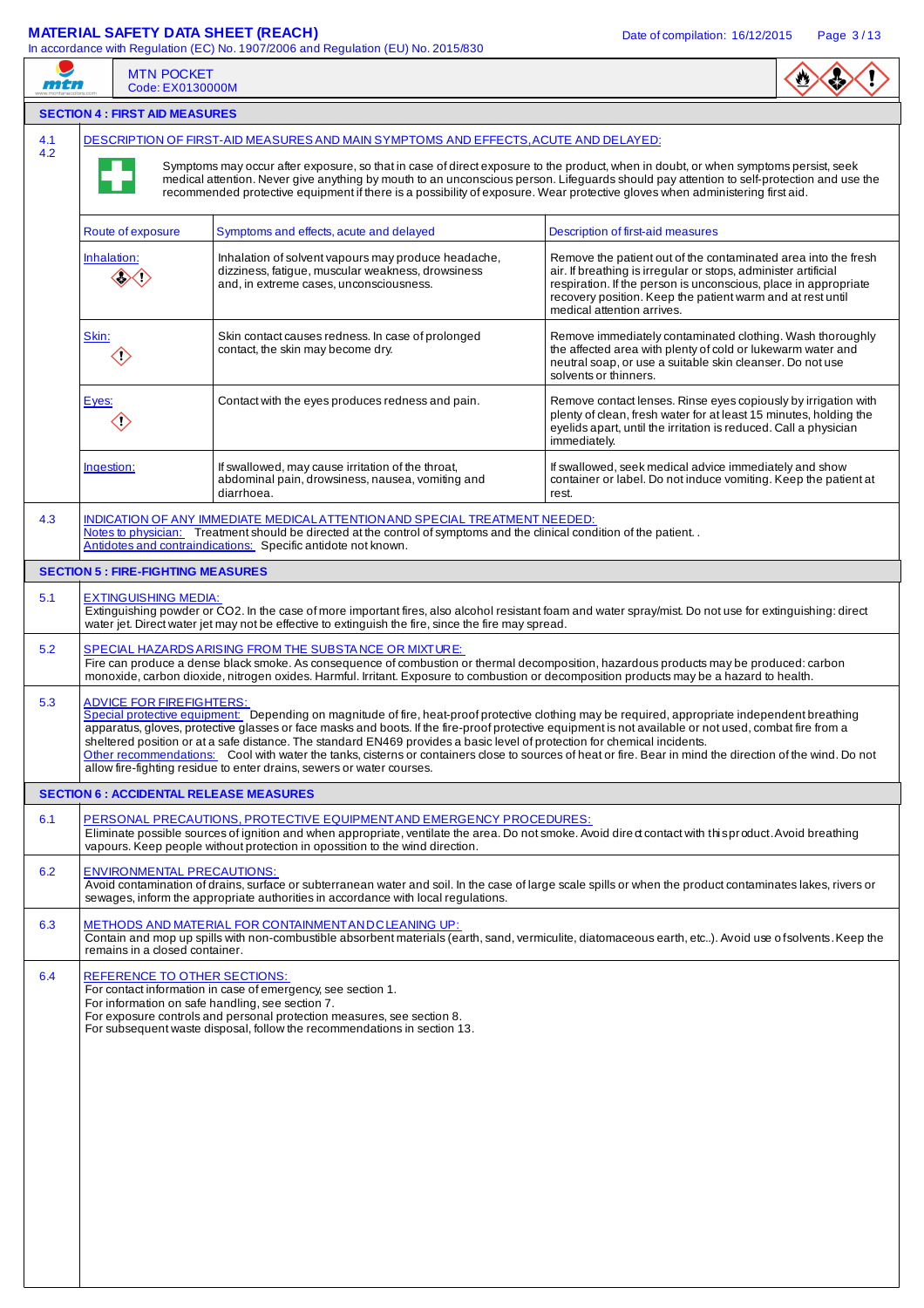## **MATERIAL SAFETY DATA SHEET (REACH)** Date of compilation: 16/12/2015 Page 4/13

In accordance with Regulation (EC) No. 1907/2006 and Regulation (EU) No. 2015/830

|     | <b>MTN POCKET</b><br>Code: EX0130000M                                                                                                                                                                                                                                                                                                                                                                                                                                                                                                                                                                                                                                                                                                                                                                                                                                                                                                                                                                                                                                                                                                                                                |  |
|-----|--------------------------------------------------------------------------------------------------------------------------------------------------------------------------------------------------------------------------------------------------------------------------------------------------------------------------------------------------------------------------------------------------------------------------------------------------------------------------------------------------------------------------------------------------------------------------------------------------------------------------------------------------------------------------------------------------------------------------------------------------------------------------------------------------------------------------------------------------------------------------------------------------------------------------------------------------------------------------------------------------------------------------------------------------------------------------------------------------------------------------------------------------------------------------------------|--|
|     | <b>SECTION 7: HANDLING AND STORAGE</b>                                                                                                                                                                                                                                                                                                                                                                                                                                                                                                                                                                                                                                                                                                                                                                                                                                                                                                                                                                                                                                                                                                                                               |  |
| 7.1 | PRECAUTIONS FOR SAFE HANDLING:<br>Comply with the existing legislation on health and safety at work.<br>General recommendations:<br>Avoid any type of leakage or escape.<br>Recommendations for the prevention of fire and explosion risks:<br>Pressurised container. Protect from sunlight and do not expose to temperature exceeding 50°C. Do not pierce or burn, even after use. Do not spray on a<br>naked flame or any incandescent material. Do not smoke.<br>- Flash point<br>$-81.$ °C<br>- Autoignition temperature<br>411. <sup>o</sup> C<br>- Upper/lower flammability or explosive limits<br>1.9 - 9.4 % Volume 25°C<br>Recommendations for the prevention of toxicological risks:<br>Avoid applying the product directly to people, animals, plants or foodstuffs. Do not eat, drink or smoke in application and drying areas. After handling,<br>wash hands with soap and water. For exposure controls and personal protection measures, see section 8.<br>Recommendations for the prevention of environmental contamination:<br>It is not considered a danger to the environment. In the case of accidental spillage, follow the instructions indicated in section 6. |  |
| 7.2 | CONDITIONS FOR SAFE STORAGE, INCLUDING ANY INCOMPATIBILITIES:<br>Prevent unauthorized access. Keep out of reach of children. This product should be stored isolated from heat and electrical sources. Do not smoke in<br>storage area. If possible, avoid direct contact with sunlight. Avoid extreme h umidity conditions. For more information, see section 10.<br><b>Class of store</b><br>According to current legislation.<br>Maximum storage period<br>24. months<br>Temperature interval<br>min: 5. °C, max: 50. °C (recommended).<br>Incompatible materials:<br>Keep away from oxidixing agents, from strongly alkaline and strongly acid materials.<br>Type of packaging:<br>According to current legislation.<br>Limit quantity (Seveso III): Directive 96/82/EC~2003/105/EC:<br>Lower threshold: 50 tons, Upper threshold: 200 tons                                                                                                                                                                                                                                                                                                                                       |  |
| 7.3 | <b>SPECIFIC END USES:</b><br>For the use of this product do not exist particular recommendations apart from that already indicated.                                                                                                                                                                                                                                                                                                                                                                                                                                                                                                                                                                                                                                                                                                                                                                                                                                                                                                                                                                                                                                                  |  |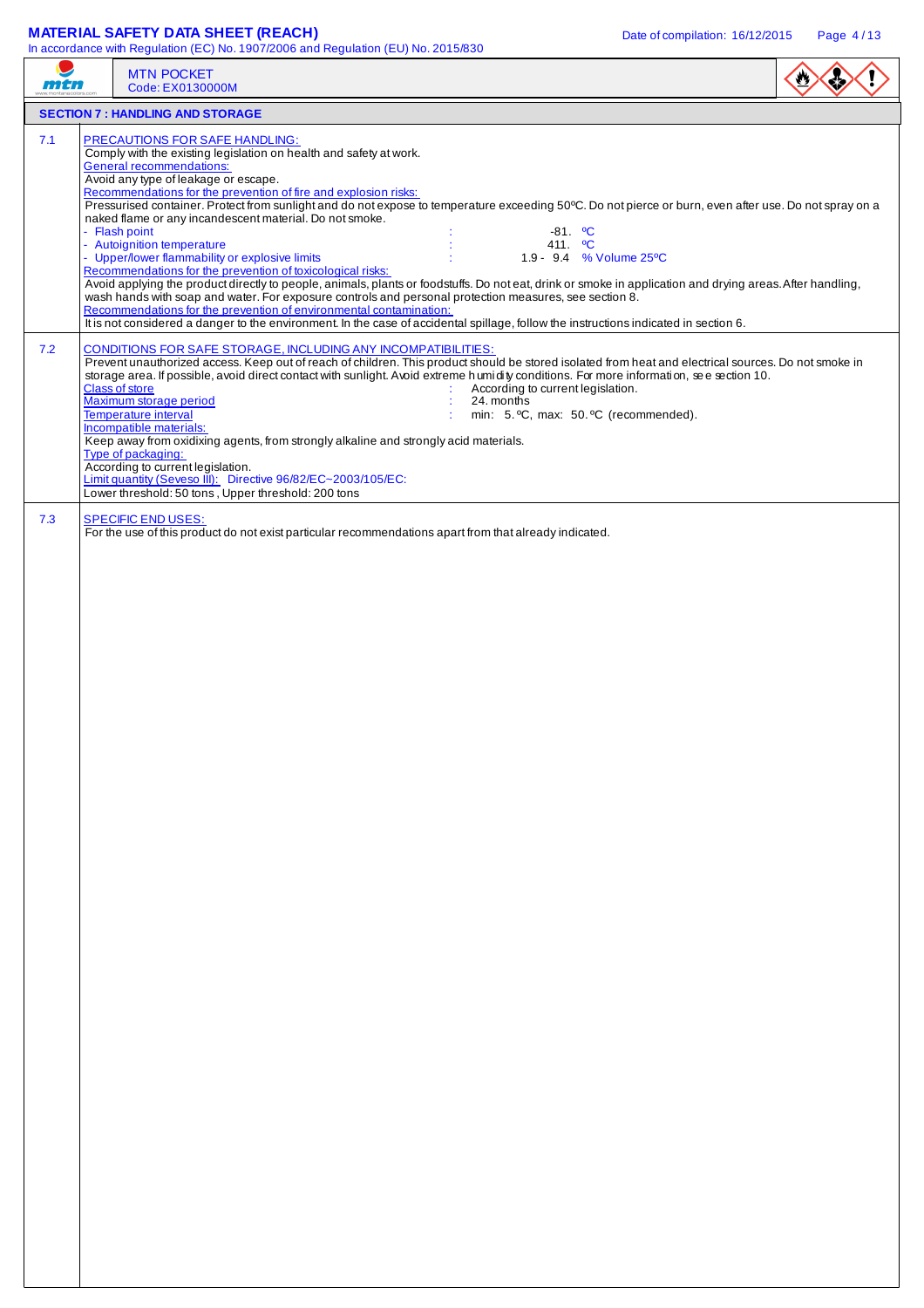### **MATERIAL SAFETY DATA SHEET (REACH)** Date of compilation: 16/12/2015 Page 5/13

MTN POCKET Code: EX0130000M



#### **SECTION 8 : EXPOSURE CONTROLS/PERSONAL PROTECTION**

#### 8.1 CONTROL PARAMETERS

mtn

If a product contains ingredients with exposure limits, may be necessary a personnel monitoring, work place or biological, to determine the effectiveness of the ventilation or other control measures and/or the necessity to use respiratory protective equipment. Reference should be made to EN689, EN14042 and EN482 standard concerning methods for assesing the exposure by inhalation to chemical agents, and exposure to chemical and biological agents. Reference should be also made to national guidance documents for methods for the determination of dangerous substances.

#### OCCUPATIONAL EXPOSURE LIMIT VALUES (TLV)

| <b>AGCIH 2013</b>               | Year | <b>TLV-TWA</b> |                          | <b>TLV-STEL</b> |                          | <b>Remarks</b> |
|---------------------------------|------|----------------|--------------------------|-----------------|--------------------------|----------------|
|                                 |      | ppm            | mq/m3                    | ppm             | mq/m3                    |                |
| Ethyl acetate                   | 1996 | 400.           | 1440.                    |                 |                          |                |
| <b>Butane</b>                   | 2004 | 1000.          |                          |                 | -                        |                |
| Xylene (mixture of isomers)     | 1996 | 100.           | 434.                     | 150.            | 651.                     | A4             |
| Propane                         | 2004 | 1000.          | -                        |                 | -                        |                |
| Isobutane                       | 2004 | 1000.          | $\overline{\phantom{a}}$ |                 | $\overline{\phantom{a}}$ |                |
| 2-methoxy-1-methylethyl acetate |      | 50.            | 275.                     | 100.            | 550.                     | Vd             |
|                                 |      |                |                          |                 |                          | Recommended    |
| Ethylbenzene                    | 2002 | 100.           | 434.                     | 125.            | 543.                     | A3             |

TLV - Threshold Limit Value, TWA - Time Weighted Average, STEL - Short Term Exposure Limit.

Vd - Dermal.

A3 - Carcinogenic in animals.

A4 - Non classified as carcinogenic in humans.

Dermal (Vd): Means that, in exposures to this substance, the contribution by the cutaneous route, including the mucous membranes and eyes, may result significant for the overall body content if no measures are taken to prevent absorption. There are some chenicals for which dermal absorption, both in liquid and vapour phases, can be very high, and this route of entry may be or equal or greater importance even that inhalation pathway. In these situations, the use of a biological control is essential in order to quantify the overall amount of contaminant absorbed.

# BIOLOGICAL LIMIT VALUES:

Not stablished

#### DERIVED NO-EFFECT LEVEL (DNEL):

Derived no-effect level (DNEL) is a level of exposure that is considered safe, derived from toxicity data according to specific quidances included in REACH. DNEL values may differ from a occupational exposure limit (OEL) for the same chemical. OEL values may come recommended by a particular company, a government regulatory agency or an organization of experts. Although considered protective of health, the OEL values are derived by a process different of REACH.

| Derived no-effect level, workers:<br>- Systemic effects, acute and chronic:<br>Ethyl acetate<br>Xylene (mixture of isomers)<br>2-methoxy-1-methylethyl acetate<br>Ethylbenzene<br>Hydrocarbons C10-C13 aliphatics (aromatics<2%)<br>2-butanone-oxime            | <b>DNEL</b> Inhalation<br>mg/m3<br>1468.<br>734.<br>(a)<br>(c)<br>289.<br>77.0<br>(a)<br>(c)<br>275.<br>(c)<br>(a)<br>77.0<br>(c)<br>(a)<br>s/r<br>(a)<br>s/r<br>(c)<br>s/r<br>(c)<br>9.00<br>(a)     | <b>DNEL Cutaneous</b><br>mg/kg bw/d<br>63.0 (c)<br>$s/r$ (a)<br>180.<br>(c)<br>s/r $(a)$<br>154.<br>(c)<br>(a)<br>180.<br>$s/r$ (a)<br>(c)<br>s/r<br>(c)<br>(a)<br>s/r<br>1.30<br>2.50<br>(a)<br>(c)      | <b>DNEL Oral</b><br>mg/kg bw/d<br>- (c)<br>- (a)<br>- $(c)$<br>- (a)<br>- (c)<br>- (a)<br>- $(c)$<br>- (a)<br>$-$ (c)<br>- (a)<br>- $(c)$<br>- (a)                        |
|-----------------------------------------------------------------------------------------------------------------------------------------------------------------------------------------------------------------------------------------------------------------|-------------------------------------------------------------------------------------------------------------------------------------------------------------------------------------------------------|-----------------------------------------------------------------------------------------------------------------------------------------------------------------------------------------------------------|---------------------------------------------------------------------------------------------------------------------------------------------------------------------------|
| Derived no-effect level, workers:<br>- Local effects, acute and chronic:<br>Ethyl acetate<br>Xylene (mixture of isomers)<br>2-methoxy-1-methylethyl acetate<br>Ethylbenzene<br>Hydrocarbons C10-C13 aliphatics (aromatics<2%)<br>2-butanone-oxime               | <b>DNEL</b> Inhalation<br>mg/m3<br>734.<br>1468.<br>(a)<br>(c)<br>289.<br>(a)<br>s/r<br>(c)<br>(c)<br>(a)<br>٠<br>293.<br>(a)<br>$s/r$ (c)<br>(a)<br>s/r<br>(c)<br>s/r<br>3.33<br>(c)<br>(a)<br>۰     | <b>DNEL Cutaneous</b><br>mg/cm2<br>$s/r$ (a)<br>$s/r$ (c)<br>$s/r$ (c)<br>s/r<br>(a)<br>(c)<br>(a)<br>$s/r$ (c)<br>$s/r$ (a)<br>$s/r$ (c)<br>s/r $(a)$<br>(a)<br>- (c)<br>$\blacksquare$                  | <b>DNEL Eyes</b><br>mg/cm2<br>$b/r$ (a)<br>- (c)<br>- (c)<br>(a)<br>- (c)<br>- (a)<br>- (c)<br>- (a)<br>$-$ (c)<br>- (a)<br>- $(c)$<br>- (a)                              |
| Derived no-effect level, general population:<br>- Systemic effects, acute and chronic:<br>Ethyl acetate<br>Xylene (mixture of isomers)<br>2-methoxy-1-methylethyl acetate<br>Ethylbenzene<br>Hydrocarbons C10-C13 aliphatics (aromatics<2%)<br>2-butanone-oxime | <b>DNEL</b> Inhalation<br>mg/m3<br>367.<br>734.<br>(a)<br>(c)<br>14.8<br>174.<br>(c)<br>(a)<br>33.0<br>(c)<br>(a)<br>-<br>15.0<br>(c)<br>s/r<br>(a)<br>s/r<br>(a)<br>(c)<br>s/r<br>2.70<br>(c)<br>(a) | <b>DNEL Cutaneous</b><br>mg/kg bw/d<br>$37.0$ (c)<br>$s/r$ (a)<br>108.<br>(c)<br>s/r $(a)$<br>54.8<br>(c)<br>(a)<br>٠<br>$s/r$ (c)<br>$s/r$ (a)<br>$s/r$ (c)<br>s/r<br>(a)<br>1.50<br>0.780<br>(a)<br>(c) | <b>DNEL Oral</b><br>mg/kg bw/d<br>4.50 (c)<br>$s/r$ (a)<br>1.60 (c)<br>(a)<br>s/r<br>1.67 (c)<br>- (a)<br>$s/r$ (a)<br>1.60 (c)<br>- (a)<br>$s/r$ (c)<br>$-$ (c)<br>- (a) |

(a) - Acute, short-term exposure, (c) - Chronic, long-term or repeated exposure.

(-) - DNEL not available (without data of registration REACH).

s/r - DNEL not derived (not identified hazard).

b/r - DNEL not derived (low hazard).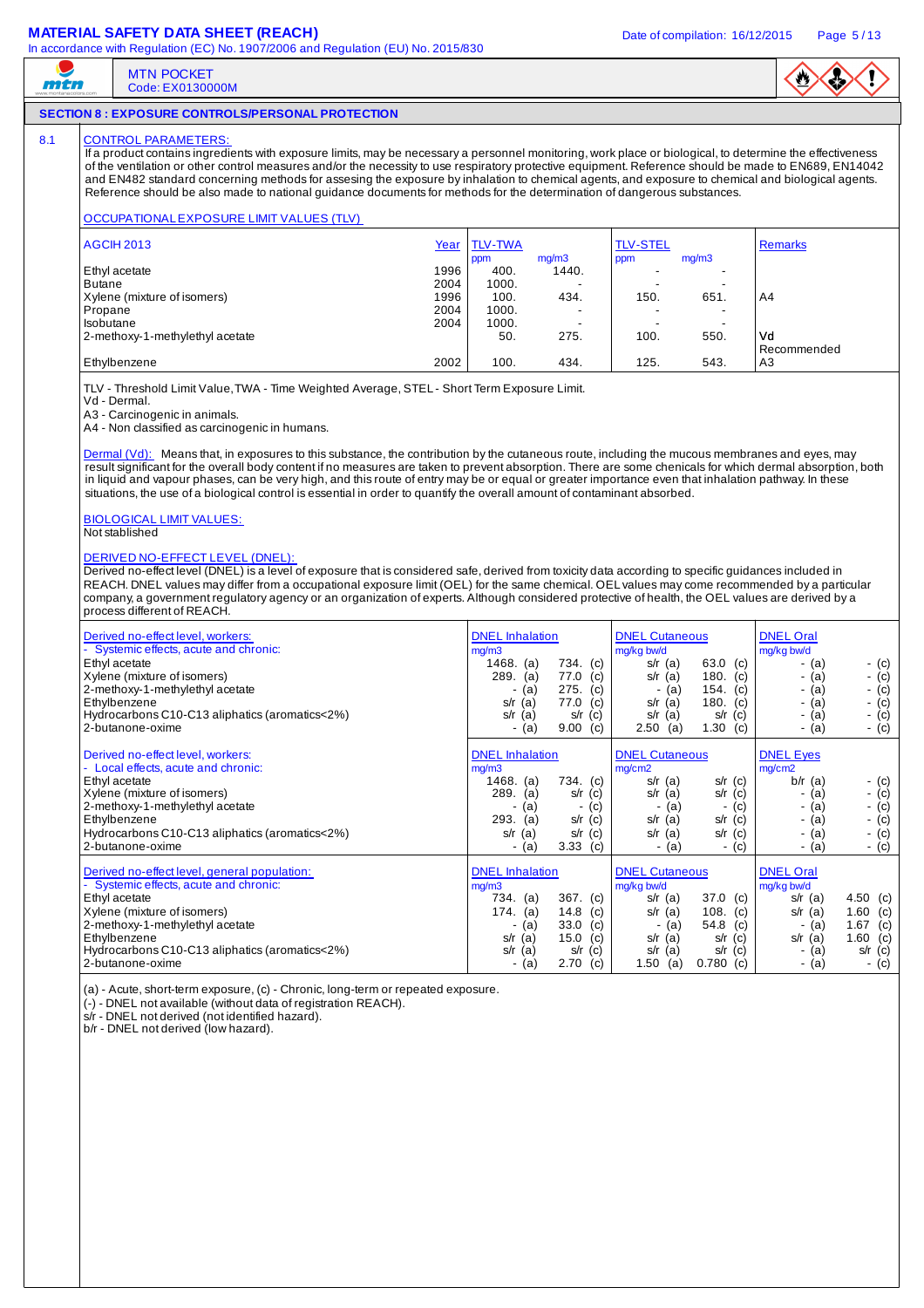## **MATERIAL SAFETY DATA SHEET (REACH)** Date of compilation: 16/12/2015 Page 6/13

|  | <b>MTN POCKET</b><br>Code: EX0130000M                                                                                                                                                                                                                                                                                                                      |                                                  |                                                  |                                           |
|--|------------------------------------------------------------------------------------------------------------------------------------------------------------------------------------------------------------------------------------------------------------------------------------------------------------------------------------------------------------|--------------------------------------------------|--------------------------------------------------|-------------------------------------------|
|  | Derived no-effect level, general population:                                                                                                                                                                                                                                                                                                               | <b>DNEL</b> Inhalation                           | <b>DNEL Cutaneous</b>                            | <b>DNEL Eyes</b>                          |
|  | - Local effects, acute and chronic:<br>Ethyl acetate                                                                                                                                                                                                                                                                                                       | mg/m3<br>734. (a)<br>$367.$ (c)                  | mg/cm2<br>$s/r$ (c)<br>$s/r$ (a)                 | mg/cm2<br>$-$ (a)<br>$-$ (c)              |
|  | Xylene (mixture of isomers)<br>2-methoxy-1-methylethyl acetate                                                                                                                                                                                                                                                                                             | $174.$ (a)<br>$s/r$ (c)<br>$-$ (a)<br>$-$ (c)    | $s/r$ (a)<br>$s/r$ (c)<br>$-$ (a)<br>$-$ (c)     | $-$ (a)<br>- (c)<br>$-$ (a)<br>- $(c)$    |
|  | Ethylbenzene<br>Hydrocarbons C10-C13 aliphatics (aromatics<2%)                                                                                                                                                                                                                                                                                             | $s/r$ (a)<br>$s/r$ (c)<br>$s/r$ (a)<br>$s/r$ (c) | $s/r$ (a)<br>$s/r$ (c)<br>$s/r$ (a)<br>$s/r$ (c) | - $(c)$<br>- (a)<br>$-(c)$<br>$-$ (a)     |
|  | 2-butanone-oxime                                                                                                                                                                                                                                                                                                                                           | - (a)<br>$2.00$ (c)                              | $-$ (a)<br>- (c)                                 | $-(c)$<br>- (a)                           |
|  | (a) - Acute, short-term exposure, (c) - Chronic, long-term or repeated exposure.<br>(-) - DNEL not available (without data of registration REACH).<br>s/r - DNEL not derived (not identified hazard).<br>PREDICTED NO-EFFECT CONCENTRATION (PNEC):                                                                                                         |                                                  |                                                  |                                           |
|  |                                                                                                                                                                                                                                                                                                                                                            |                                                  |                                                  |                                           |
|  | Predicted no-effect concentration, aquatic organisms:<br>- Fresh water, marine water and intermitent release:                                                                                                                                                                                                                                              | <b>PNEC Fresh water</b><br>mq/l                  | <b>PNEC Marine</b><br>mg/l                       | <b>PNEC</b> Intermittent<br>mq/1          |
|  | Ethyl acetate<br>Xylene (mixture of isomers)                                                                                                                                                                                                                                                                                                               | 0.260<br>0.327                                   | 0.0260<br>0.327                                  | 1.65<br>0.327                             |
|  | 2-methoxy-1-methylethyl acetate                                                                                                                                                                                                                                                                                                                            | 0.635                                            | 0.0635                                           | 6.35                                      |
|  | Ethylbenzene<br>Hydrocarbons C10-C13 aliphatics (aromatics<2%)                                                                                                                                                                                                                                                                                             | 0.100<br>uvcb                                    | 0.0100<br>uvcb                                   | 0.100<br>uvcb                             |
|  | 2-butanone-oxime                                                                                                                                                                                                                                                                                                                                           | 0.256                                            |                                                  | 0.118                                     |
|  | - Wastewater treatment plants (STP) and sediments in fresh- and<br>marine water:                                                                                                                                                                                                                                                                           | <b>PNEC STP</b><br>mg/l                          | <b>PNEC Sediments</b><br>mg/kg dry weight        | <b>PNEC Sediments</b><br>mg/kg dry weight |
|  | Ethyl acetate                                                                                                                                                                                                                                                                                                                                              | 650.                                             | 1.25                                             | 0.125                                     |
|  | Xylene (mixture of isomers)<br>2-methoxy-1-methylethyl acetate                                                                                                                                                                                                                                                                                             | 6.58<br>100.                                     | 12.5<br>3.29                                     | 12.5<br>0.329                             |
|  | Ethylbenzene<br>Hydrocarbons C10-C13 aliphatics (aromatics<2%)                                                                                                                                                                                                                                                                                             | 9.60<br>uvcb                                     | 13.7<br>uvcb                                     | 1.37<br>uvcb                              |
|  | 2-butanone-oxime                                                                                                                                                                                                                                                                                                                                           | 117.                                             | $\blacksquare$                                   | $\blacksquare$                            |
|  | Predicted no-effect concentration, terrestrial organisms:                                                                                                                                                                                                                                                                                                  | <b>PNEC Air</b>                                  | <b>PNEC Soil</b>                                 | <b>PNEC Oral</b>                          |
|  | - Air, soil and effects for predator s and humans:<br>Ethyl acetate                                                                                                                                                                                                                                                                                        | mg/m3                                            | mg/kg dry weight<br>0.240                        | mg/kg bw/d<br>200.                        |
|  | Xylene (mixture of isomers)<br>2-methoxy-1-methylethyl acetate                                                                                                                                                                                                                                                                                             |                                                  | 2.31<br>0.290                                    |                                           |
|  | Ethylbenzene                                                                                                                                                                                                                                                                                                                                               |                                                  | 2.68                                             | 20.0                                      |
|  | Hydrocarbons C10-C13 aliphatics (aromatics<2%)<br>2-butanone-oxime                                                                                                                                                                                                                                                                                         | uvcb                                             | uvcb<br>$\blacksquare$                           | uvcb<br>$\overline{\phantom{a}}$          |
|  | (-) - PNEC not available (without data of registration REACH).<br>uvcb - The substance has an unknown or variable composition (UVCB). The conventional methods to derive the PNEC are not appropriate and it is not<br>possible to identify a single PNEC representative for these substances, and therefore not used in calculations for risk assessment. |                                                  |                                                  |                                           |
|  |                                                                                                                                                                                                                                                                                                                                                            |                                                  |                                                  |                                           |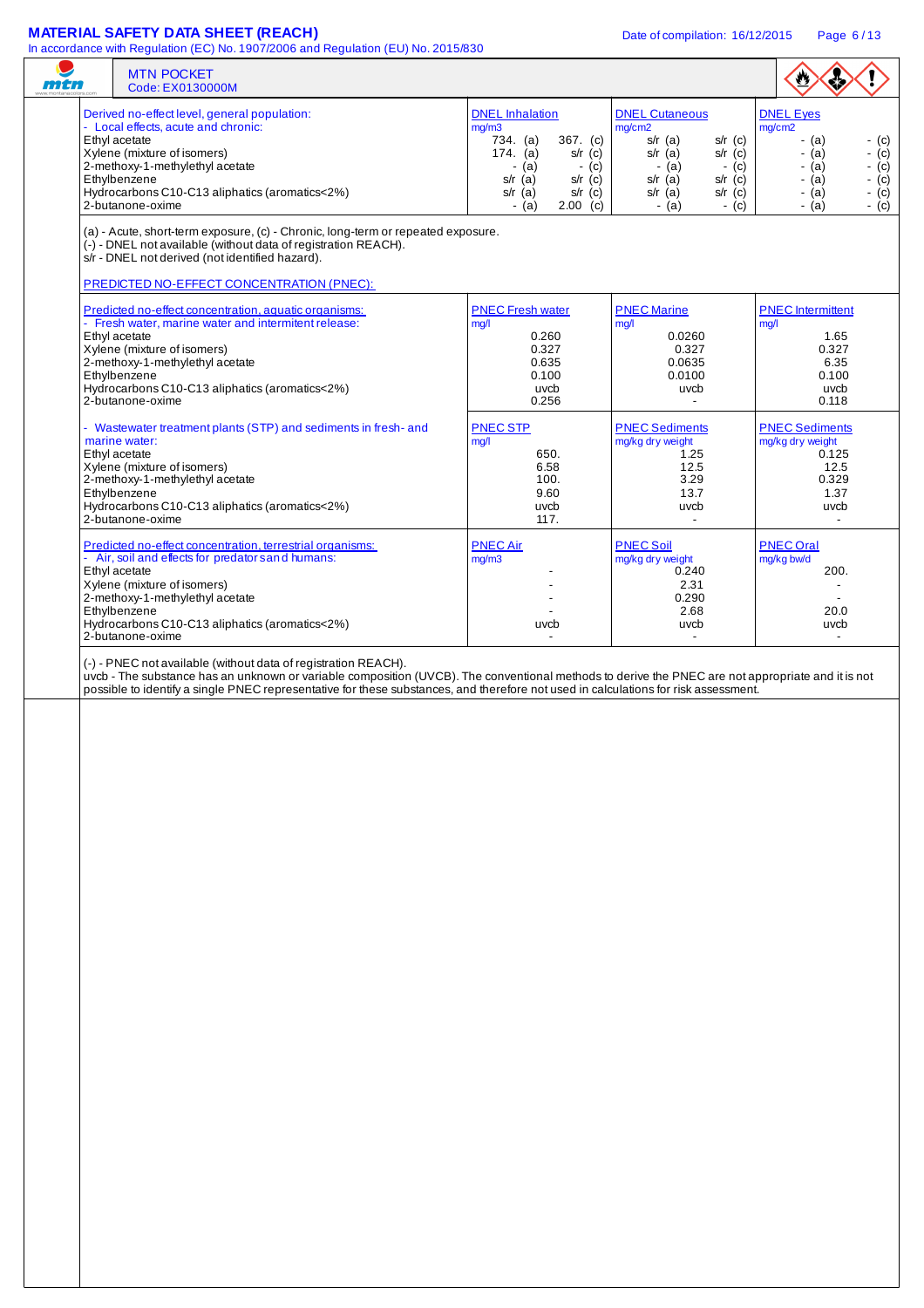## **MATERIAL SAFETY DATA SHEET (REACH)** Date of compilation: 16/12/2015 Page 7/13

In accordance with Regulation (EC) No. 1907/2006 and Regulation (EU) No. 2015/830

|     |                                                                                                                                                                                                                                                                                                                                                                                                                                                                                                                          | <b>MTN POCKET</b><br>Code: EX0130000M |                                                                                                                                                                                                                                                                                                                                                                                                                                                                                                                                                                                                                                                                                                                                                                                                                                                                                                                                                                                                                                |  |  |  |  |
|-----|--------------------------------------------------------------------------------------------------------------------------------------------------------------------------------------------------------------------------------------------------------------------------------------------------------------------------------------------------------------------------------------------------------------------------------------------------------------------------------------------------------------------------|---------------------------------------|--------------------------------------------------------------------------------------------------------------------------------------------------------------------------------------------------------------------------------------------------------------------------------------------------------------------------------------------------------------------------------------------------------------------------------------------------------------------------------------------------------------------------------------------------------------------------------------------------------------------------------------------------------------------------------------------------------------------------------------------------------------------------------------------------------------------------------------------------------------------------------------------------------------------------------------------------------------------------------------------------------------------------------|--|--|--|--|
| 8.2 |                                                                                                                                                                                                                                                                                                                                                                                                                                                                                                                          | <b>EXPOSURE CONTROLS:</b>             |                                                                                                                                                                                                                                                                                                                                                                                                                                                                                                                                                                                                                                                                                                                                                                                                                                                                                                                                                                                                                                |  |  |  |  |
|     | <b>ENGINEERING MEASURES:</b>                                                                                                                                                                                                                                                                                                                                                                                                                                                                                             |                                       |                                                                                                                                                                                                                                                                                                                                                                                                                                                                                                                                                                                                                                                                                                                                                                                                                                                                                                                                                                                                                                |  |  |  |  |
|     |                                                                                                                                                                                                                                                                                                                                                                                                                                                                                                                          |                                       | Provide adequate ventilation. Where reasonably practicable, this should be achieved by the use of local exhaust ventilation and<br>good general extraction. If these measures are not sufficient to maintain concentrations of particulates and vapours below the<br>Occupational Exposure Limits, suitable respiratory protection must be worn.                                                                                                                                                                                                                                                                                                                                                                                                                                                                                                                                                                                                                                                                               |  |  |  |  |
|     | Protection of respiratory system: Avoid the inhalation of vapours.<br>Protection of eyes and face: It is recommended to dispose of water taps or sources with clean water close to the working area.<br>Protection of hands and skin: It is recommended to dispose of water taps or sources with clean water close to the working area. Barrier creams may help<br>to protect the exposed areas of the skin. Barrier creams should not be applied once exposure has occurred.                                            |                                       |                                                                                                                                                                                                                                                                                                                                                                                                                                                                                                                                                                                                                                                                                                                                                                                                                                                                                                                                                                                                                                |  |  |  |  |
|     | OCUPATIONAL EXPOSURE CONTROLS: Directive 89/686/EEC~96/58/EC:<br>As a general measure on prevention and safety in the work place, we recommend the use of a basic personal protection equipment (PPE), with the<br>corresponding EC marking. For more information on personal protective equipment (storage, use, cleaning, maintenance, type and characteristics of the<br>PPE, protection class, marking, category, CEN norm, etc), you should consult the informative brochures provided by the manufacturers of PPE. |                                       |                                                                                                                                                                                                                                                                                                                                                                                                                                                                                                                                                                                                                                                                                                                                                                                                                                                                                                                                                                                                                                |  |  |  |  |
|     | Mask:                                                                                                                                                                                                                                                                                                                                                                                                                                                                                                                    | $\blacktriangledown$                  | Suitable combined filter mask for gases, vapours and particles (EN14387/EN143). Classe 1: low capacity up to 1000 ppm,<br>Classe 2: medium capacity up to 5000 ppm, Classe 3: high capacity up to 10000 ppm. In order to obtain a suitable protection<br>level, the filter class must be selected depending on the type and concentration of the contaminating agents present, in<br>accordance with the specifications supplied by the filter producers. The respiratory equipment with filters does not work<br>satisfactorily when the air contains high concentrations of vapour or oxygen content less than 18% in volume.                                                                                                                                                                                                                                                                                                                                                                                                |  |  |  |  |
|     | Goggles:                                                                                                                                                                                                                                                                                                                                                                                                                                                                                                                 |                                       | Safety goggles with suitable lateral protection (EN166). Clean daily and disinfect at regular intervals in accordance with the<br>instructions of the manufacturer.                                                                                                                                                                                                                                                                                                                                                                                                                                                                                                                                                                                                                                                                                                                                                                                                                                                            |  |  |  |  |
|     | Face shield:                                                                                                                                                                                                                                                                                                                                                                                                                                                                                                             |                                       | No.                                                                                                                                                                                                                                                                                                                                                                                                                                                                                                                                                                                                                                                                                                                                                                                                                                                                                                                                                                                                                            |  |  |  |  |
|     | Gloves:                                                                                                                                                                                                                                                                                                                                                                                                                                                                                                                  |                                       | Gloves resistant against chemicals (EN374). There are several factors (for example, temperature), they do in practice the period<br>of use of a protective gloves resistant against chemicals is clearly lower than the established standard EN374. Due to the wide<br>variety of circumstances and possibilities, we must have in mind the manual of instructions from manufacturers of gloves. Use<br>the proper technique of removing gloves (without touching glove's outer surface) to avoid contact of the product with the skin.<br>The gloves should be immediately replaced when any sign of degradation is noted.                                                                                                                                                                                                                                                                                                                                                                                                    |  |  |  |  |
|     | Boots:                                                                                                                                                                                                                                                                                                                                                                                                                                                                                                                   |                                       | No.                                                                                                                                                                                                                                                                                                                                                                                                                                                                                                                                                                                                                                                                                                                                                                                                                                                                                                                                                                                                                            |  |  |  |  |
|     | Apron:                                                                                                                                                                                                                                                                                                                                                                                                                                                                                                                   |                                       | No.                                                                                                                                                                                                                                                                                                                                                                                                                                                                                                                                                                                                                                                                                                                                                                                                                                                                                                                                                                                                                            |  |  |  |  |
|     | Clothing:                                                                                                                                                                                                                                                                                                                                                                                                                                                                                                                |                                       | Advisable.                                                                                                                                                                                                                                                                                                                                                                                                                                                                                                                                                                                                                                                                                                                                                                                                                                                                                                                                                                                                                     |  |  |  |  |
|     |                                                                                                                                                                                                                                                                                                                                                                                                                                                                                                                          | Thermal hazards:                      | Not applicable (the product is handled at room temperature).<br><b>ENVIRONMENTAL EXPOSURE CONTROLS:</b><br>Avoid any spillage in the environment. Avoid any release into the atmosphere.<br>Spills on the soil: Prevent contamination of soil.<br>Spills in water: Do not allow to escape into drains, sewers or water courses.<br>Emissions to the atmosphere: Because of volatility, emissions to the atmosphere while handling and use may result. When possible, avoid solvent<br>release to the atmosphere; do not pulverize more than is strictly necessary.<br>VOC (industrial installations): If this product is used in an industrial installation, it must be verified if it is applicable the Directive 1999/13/EC, on the<br>limitation of emissions of volatile compounds due to the use of organic solvents in certain activities and installations: Solvents: 76.0% Weight, VOC<br>(supply): 76.0% Weight, VOC: 56.6% C (expressed as carbon), Molecular weight (average): 78.4, Number C atoms (average): 4.9. |  |  |  |  |
|     |                                                                                                                                                                                                                                                                                                                                                                                                                                                                                                                          |                                       |                                                                                                                                                                                                                                                                                                                                                                                                                                                                                                                                                                                                                                                                                                                                                                                                                                                                                                                                                                                                                                |  |  |  |  |
|     |                                                                                                                                                                                                                                                                                                                                                                                                                                                                                                                          |                                       |                                                                                                                                                                                                                                                                                                                                                                                                                                                                                                                                                                                                                                                                                                                                                                                                                                                                                                                                                                                                                                |  |  |  |  |
|     |                                                                                                                                                                                                                                                                                                                                                                                                                                                                                                                          |                                       |                                                                                                                                                                                                                                                                                                                                                                                                                                                                                                                                                                                                                                                                                                                                                                                                                                                                                                                                                                                                                                |  |  |  |  |
|     |                                                                                                                                                                                                                                                                                                                                                                                                                                                                                                                          |                                       |                                                                                                                                                                                                                                                                                                                                                                                                                                                                                                                                                                                                                                                                                                                                                                                                                                                                                                                                                                                                                                |  |  |  |  |
|     |                                                                                                                                                                                                                                                                                                                                                                                                                                                                                                                          |                                       |                                                                                                                                                                                                                                                                                                                                                                                                                                                                                                                                                                                                                                                                                                                                                                                                                                                                                                                                                                                                                                |  |  |  |  |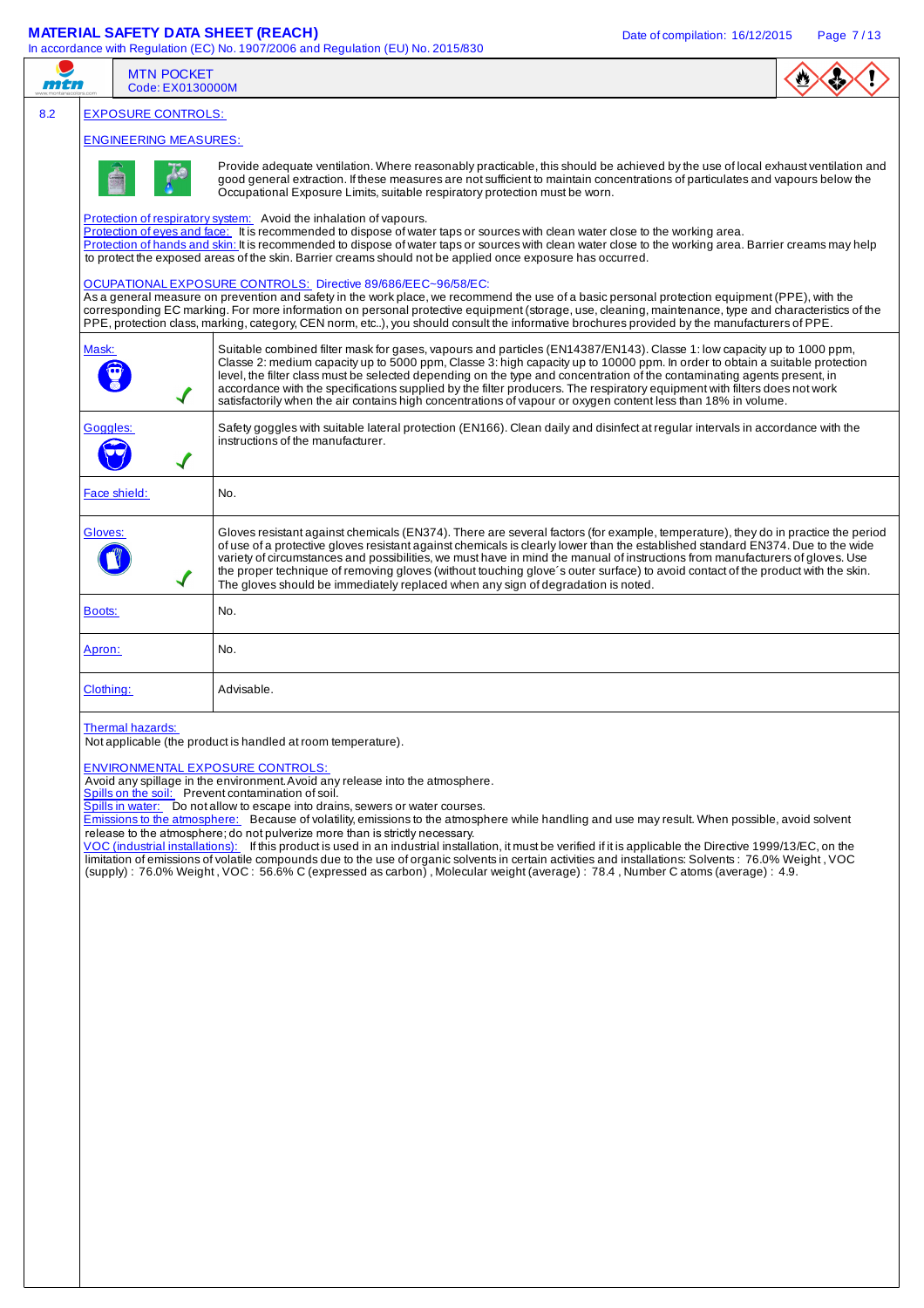# **MATERIAL SAFETY DATA SHEET (REACH)** Date of compilation: 16/12/2015 Page 8/13

 $\overline{\phantom{a}}$ 

|      | In accordance with Regulation (EC) No. 1907/2006 and Regulation (EU) No. 2015/830                                                                                                                                                                                                                                                                                                                               |                                                                            |           |  |  |  |
|------|-----------------------------------------------------------------------------------------------------------------------------------------------------------------------------------------------------------------------------------------------------------------------------------------------------------------------------------------------------------------------------------------------------------------|----------------------------------------------------------------------------|-----------|--|--|--|
| mtn  | <b>MTN POCKET</b><br>Code: EX0130000M                                                                                                                                                                                                                                                                                                                                                                           |                                                                            | $\bullet$ |  |  |  |
|      | <b>SECTION 9 : PHYSICAL AND CHEMICALP ROPERTIES</b>                                                                                                                                                                                                                                                                                                                                                             |                                                                            |           |  |  |  |
| 9.1  | INFORMATION ON BASIC PHYSICAL AND CHEMICAL PROPERTIES:<br>Appearance<br>- Physical state<br>- Colour<br>- Odour<br>- Odour threshold<br>pH-value                                                                                                                                                                                                                                                                | Aerosol.<br>Diverse.<br>Characteristic.<br>Not available (mixture).        |           |  |  |  |
|      | $-$ pH<br>Change of state<br>- Melting point<br>- Initial boiling point                                                                                                                                                                                                                                                                                                                                         | Not applicable<br>Not applicable (mixture).<br>Not applicable              |           |  |  |  |
|      | <b>Density</b><br>- Vapour density<br>- Relative density<br>Stability                                                                                                                                                                                                                                                                                                                                           | Not available<br>$0.784$ at $20/4$ <sup>o</sup> C<br><b>Relative water</b> |           |  |  |  |
|      | - Decomposition temperature<br>Viscosity:<br>- Viscosity (flow time)                                                                                                                                                                                                                                                                                                                                            | Not available                                                              |           |  |  |  |
|      | <b>Volatility:</b><br>- Evaporation rate<br>- Vapour pressure                                                                                                                                                                                                                                                                                                                                                   | Not applicable<br>Not applicable<br>Not available                          |           |  |  |  |
|      | Solubility(ies)<br>- Solubility in water:<br>- Solubility in oils and fats:<br>Flammability:                                                                                                                                                                                                                                                                                                                    | Not miscible<br>Not applicable                                             |           |  |  |  |
|      | - Flash point<br>- Upper/lower flammability or explosive limits<br>- Autoignition temperature<br><b>Explosive properties:</b><br>Vapours can form explosive mixtures with air and are able to flame up or explode in presence of an ignition source.<br><b>Oxidizing properties:</b><br>Not classified as oxidizing product.                                                                                    | $-81.$ °C<br>1.9 - 9.4 % Volume 25°C<br>411. <sup>o</sup> C                |           |  |  |  |
| 9.2  | <b>OTHER INFORMATION:</b><br>- Heat of combustion<br>- Solids<br>- VOC (supply)<br>- VOC (supply)<br>The values indicated do not always coincide with product specifications. The data for the product specifications can be found in the technical data sheet<br>of the same. For additional information concerning physical and chemical properties related to safety and environment, see sections 7 and 12. | 8646. Kcal/kg<br>24. % Weight<br>76.0 % Weight<br>595.8 $q/l$              |           |  |  |  |
|      | <b>SECTION 10 : STABILITY AND REACTIVITY</b>                                                                                                                                                                                                                                                                                                                                                                    |                                                                            |           |  |  |  |
| 10.1 | <b>REACTIVITY:</b><br>Corrosivity to metals: It is not corrosive to metals.<br>Pyrophorical properties: It is not pyrophoric.                                                                                                                                                                                                                                                                                   |                                                                            |           |  |  |  |
| 10.2 | <b>CHEMICAL STABILITY:</b><br>Stable under recommended storage and handling conditions.                                                                                                                                                                                                                                                                                                                         |                                                                            |           |  |  |  |
| 10.3 | POSSIBILITY OF HAZARDOUS REACTIONS:<br>Possible dangerous reaction with oxidizing agents, acids, alkalis, amines, peroxides.                                                                                                                                                                                                                                                                                    |                                                                            |           |  |  |  |
| 10.4 | <b>CONDITIONS TO AVOID:</b><br>Heat: Keep away from sources of heat.<br>Light: Avoid direct contact with sunlight.<br>Air: Not applicable.<br>Humidity: Avoid extreme humidity conditions.<br>Pressure: Not applicable.<br>Shock: Not applicable.                                                                                                                                                               |                                                                            |           |  |  |  |
| 10.5 | <b>INCOMPATIBLE MATERIALS:</b><br>Keep away from oxidixing agents, from strongly alkaline and strongly acid materials.                                                                                                                                                                                                                                                                                          |                                                                            |           |  |  |  |
| 10.6 | <b>HAZARDOUS DECOMPOSITION PRODUCTS:</b><br>As consequence of thermal decomposition, hazardous products may be produced: nitrogen oxides.                                                                                                                                                                                                                                                                       |                                                                            |           |  |  |  |
|      |                                                                                                                                                                                                                                                                                                                                                                                                                 |                                                                            |           |  |  |  |
|      |                                                                                                                                                                                                                                                                                                                                                                                                                 |                                                                            |           |  |  |  |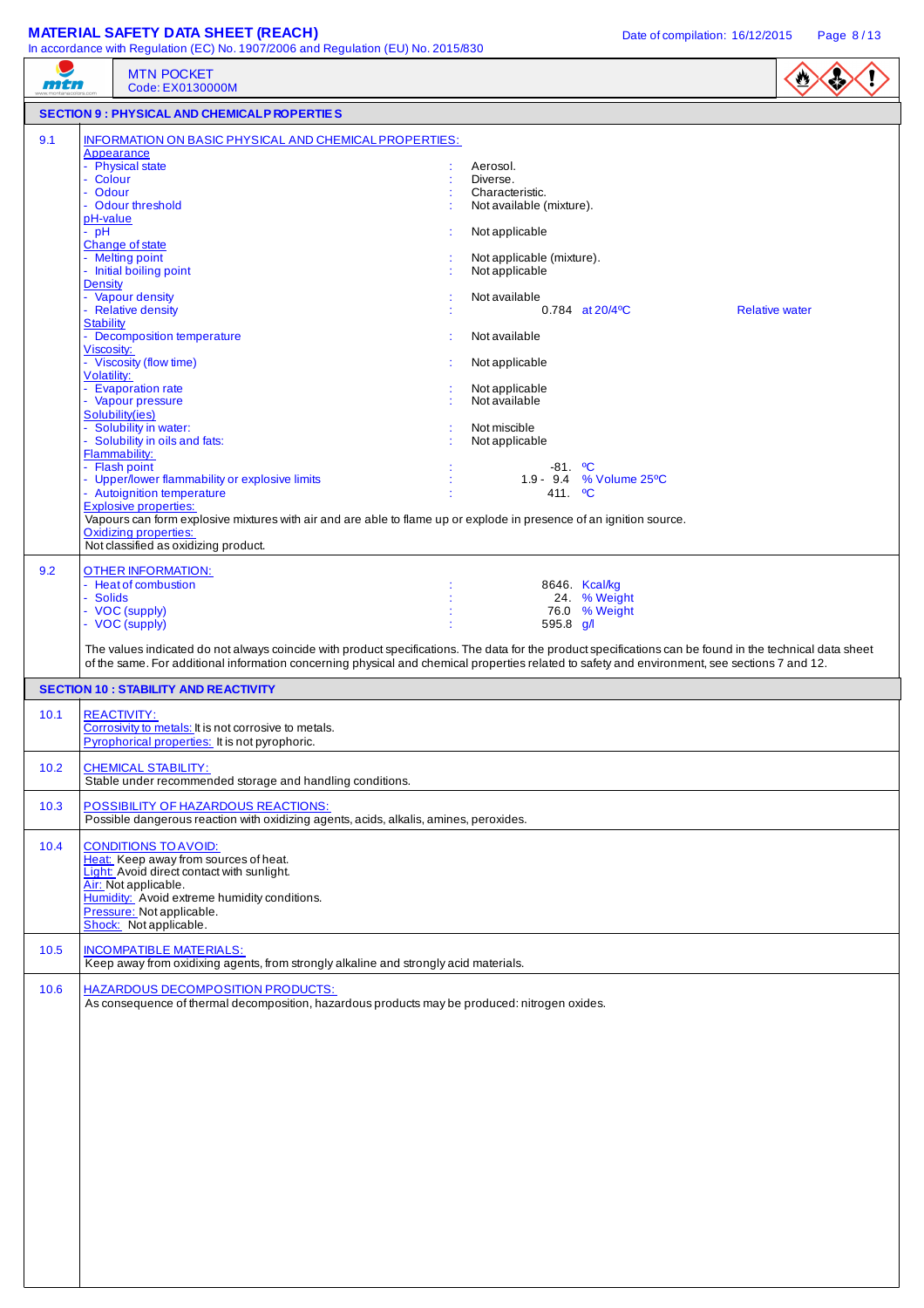## **MATERIAL SAFETY DATA SHEET (REACH)** Date of compilation: 16/12/2015 Page 9/13

Not classified

In accordance with Regulation (EC) No. 1907/2006 and Regulation (EU) No. 2015/830

$$
\langle \mathbf{0} \rangle \langle \mathbf{0} \rangle \langle \mathbf{1} \rangle
$$

# MTN POCKET mtn Code: EX0130000M **SECTION 11 : TOXICOLOGICAL INFORMATION** No experimental toxicological data on the preparation is available. The toxicological classification for these mixture has been carried out by using the conventional calculation method of the Regulation (EC) No. 1272/2008~487/2013 (CLP). 11.1 | INFORMATION ON TOXICOLOGICAL EFFECTS: ACUTE TOXICITY: Dose and lethal concentrations DL50 (OECD 401) DL50 (OECD 402) CL50 (OECD 403) for individual ingredients : mg/kg oral mg/kg cutaneous mg/m3.4h inhalation<br>5620. Rat 18000. Rabbit > 44000. Rat 18000. Rabbit  $\begin{vmatrix} 0 & 0 & 44000 \\ 0 & 1 & 440000 \\ 0 & 1 & 4400000 \end{vmatrix}$  Rat Butane > 100000 Rat Xylene (mixture of isomers) and the same of isomers) and the same of isomers and the set of the set of the set of the set of the set of the set of the set of the set of the set of the set of the set of the set of the set o 2-methoxy-1-methylethyl acetate and the state and the state and the state and the state and the state and the state and the state and the state and the state and the state and the state and the state and the state and the Ethylbenzene 3500. Rat 15400. Rabbit > 17400. Rat Hydrocarbons C10-C13 aliphatics (aromatics<2%)  $\longrightarrow$  5000. Rat 3160. Rabbit 2-butanone-oxime 3160. Rabbit 3160. 2-butanone-oxime 2400. Rat 1840. Rabbit > 4830. Rat No observed adverse effect level NOAEL Oral NOAEL Oral NOAEL Cutaneous NOAEC Inhalation mg/kg bw/d mg/kg bw/d mg/m3 2-butanone-oxime 125. Rat 125. Rat 125. Rat 125. Rat 125. Rat 125. Rat 125. Rat 125. Rat 125. Rat 125. Rat 125 Lowest observed adverse effect level LOAEL Cutaneous LOAEL Cutaneous LOAEC Inhalation mg/kg bw/d mg/kg bw/d mg/m3 2-butanone-oxime INFORMATION ON LIKELY ROUTES OF EX POS URE : Acute toxicity: Routes of exposure **Acute toxicity** Cat. Main effects, acute and/or delayed  $\frac{Inhalation:}{Not classification:}$  ETA > 20000 mg/m3  $\frac{Inhalation:}{Not classification criterion:}$  and the classified as a product with acute toxicity if inhaled (based on available data, the classification criteria are not met).  $\begin{array}{|l|l|}\n\hline\n\text{Skin:} \\
\hline\n\text{Not classified as a product with acute toxicity in contact with skin (based on available data, the classification criteria are not met).\n\end{array}$ available data, the classification criteria are not met). Eyes:  $\vert$  Not available  $\vert$   $\vert$   $\vert$   $\vert$  Not classified as a product with acute toxicity by eye contact (lack of data). Not classified  $\frac{Ingestion:}{Inestion:}$  ETA > 5000 mg/kg  $\leftarrow$  Not classified as a product with acute toxicity if swallowed (based on available data, the classification criteria are not met). CORROSION / IRRITATION / SENSITISATION : Danger class **Target organs** Cat. Main effects, acute and/or delayed Respiratory corrosion/irritation: Not classified as a product corrosive or irritant by inhalation (based on available Not classified data, the classification criteria are not met). Skin corrosion/irritation: Skin Skin Internation: Skin IRRITANT: Causes skin irritation. | 帆 ◇ Serious eye damage/irritation:  $\vert$  Eyes  $\vert$  Cat.2  $\vert$  IRRITANT: Causes serious eye irritation.  $\langle \rangle$  $\circledcirc$ Respiratory sensitisation: - Not classified as a product sensitising by inhalation (based on available data, Not classified the classification criteria are not met). Skin sensitisation: - Not classified as a product sensitising by skin contact (based on available Not classified data, the classification criteria are not met). Contains 2-butanone-oxime. May produce an allergic reaction. ASPIRATION HAZARD: Danger class Target organs Cat. Main effects, acute and/or delayed Aspiration hazard:  $\vert$  -  $\vert$  -  $\vert$  Not applicable.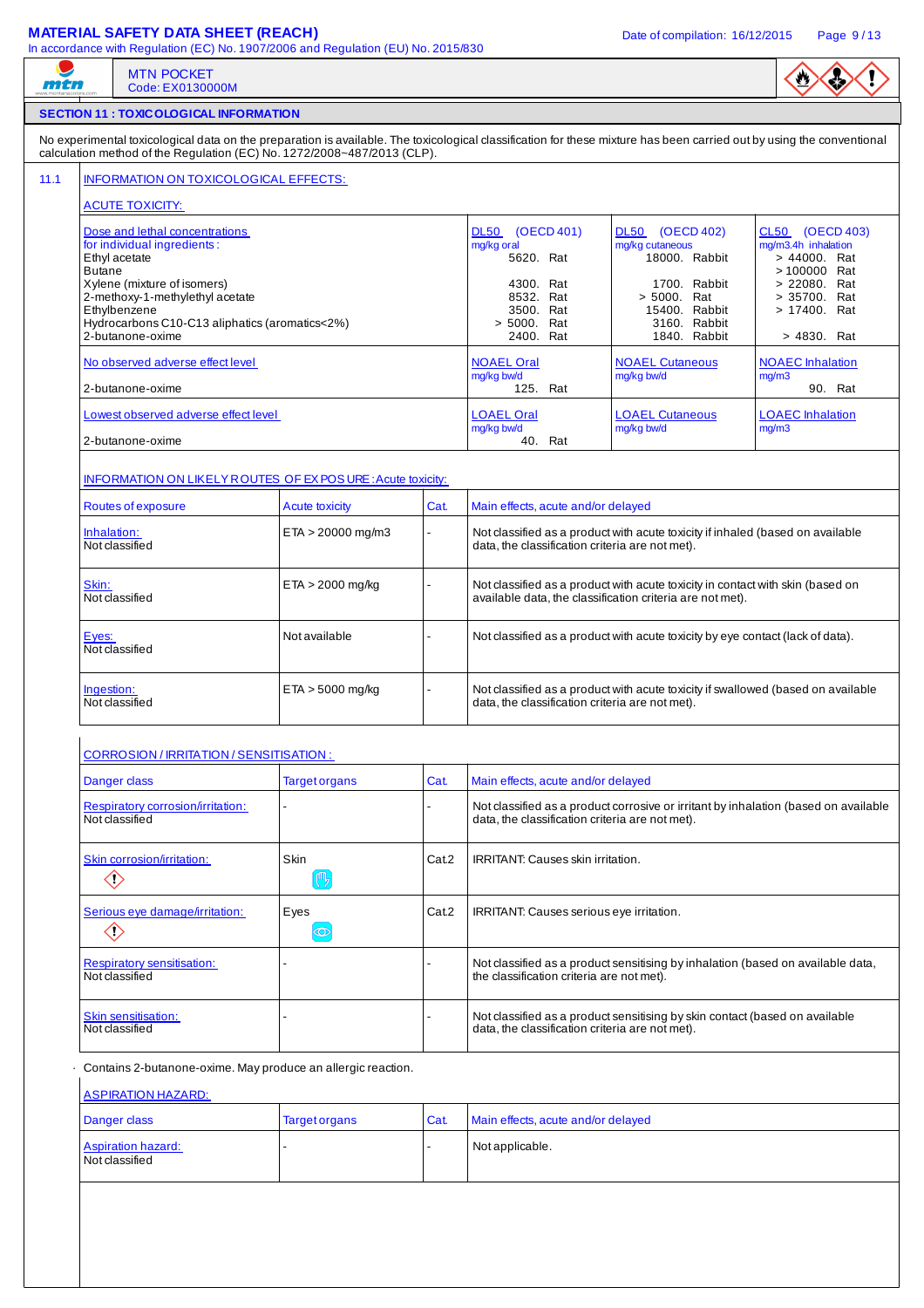| man    |                                                                                                                                                                                                                                                                                                                                                                                                                                                                                                                                        | <b>MTN POCKET</b><br>Code: EX0130000M                                                                                                                                                                                                         |              | $\sim$ 0.000 dation with regulation (EO) rio. Too rizooo dha regulation (EO) rio. 20 10/000                                                                                    |                                                                                               |                                                                                                                                                                                                                    |                                                                                                                                                                                                                                                                                                                                                                                                                                                                                                                                                                                                                            |                                                                                                                                  |
|--------|----------------------------------------------------------------------------------------------------------------------------------------------------------------------------------------------------------------------------------------------------------------------------------------------------------------------------------------------------------------------------------------------------------------------------------------------------------------------------------------------------------------------------------------|-----------------------------------------------------------------------------------------------------------------------------------------------------------------------------------------------------------------------------------------------|--------------|--------------------------------------------------------------------------------------------------------------------------------------------------------------------------------|-----------------------------------------------------------------------------------------------|--------------------------------------------------------------------------------------------------------------------------------------------------------------------------------------------------------------------|----------------------------------------------------------------------------------------------------------------------------------------------------------------------------------------------------------------------------------------------------------------------------------------------------------------------------------------------------------------------------------------------------------------------------------------------------------------------------------------------------------------------------------------------------------------------------------------------------------------------------|----------------------------------------------------------------------------------------------------------------------------------|
|        |                                                                                                                                                                                                                                                                                                                                                                                                                                                                                                                                        |                                                                                                                                                                                                                                               |              | SPECIFIC TARGET ORGANS TOXICITY (STOT): Single exposure (SE) and/or Repeated exposure (RE):                                                                                    |                                                                                               |                                                                                                                                                                                                                    |                                                                                                                                                                                                                                                                                                                                                                                                                                                                                                                                                                                                                            |                                                                                                                                  |
|        | <b>Effects</b>                                                                                                                                                                                                                                                                                                                                                                                                                                                                                                                         |                                                                                                                                                                                                                                               | <b>SE/RE</b> | <b>Target organs</b>                                                                                                                                                           | Cat.                                                                                          | Main effects, acute and/or delayed                                                                                                                                                                                 |                                                                                                                                                                                                                                                                                                                                                                                                                                                                                                                                                                                                                            |                                                                                                                                  |
|        |                                                                                                                                                                                                                                                                                                                                                                                                                                                                                                                                        | <b>RE</b><br>Skin<br>DEFATTENING: Repeated exposure may cause skin dryness or cracking.<br>Cutaneous:<br>吗                                                                                                                                    |              |                                                                                                                                                                                |                                                                                               |                                                                                                                                                                                                                    |                                                                                                                                                                                                                                                                                                                                                                                                                                                                                                                                                                                                                            |                                                                                                                                  |
|        | $\diamondsuit$                                                                                                                                                                                                                                                                                                                                                                                                                                                                                                                         | Neurological:                                                                                                                                                                                                                                 | SE           | <b>CNS</b><br>ER                                                                                                                                                               | Cat.3                                                                                         | NARCOTIC: May cause drowsiness or dizziness if inhaled.                                                                                                                                                            |                                                                                                                                                                                                                                                                                                                                                                                                                                                                                                                                                                                                                            |                                                                                                                                  |
|        | <b>CMR EFFECTS:</b><br>Carcinogenic effects: Is not considered as a carcinogenic product.<br>Genotoxicity: Is not considered as a mutagenic product.<br>Toxicity for reproduction: Do not harm fertility. Do not harm the fetus developping.<br>Effects via lactation: Not classified as a hazardous product for children breast-fed.<br>DELAYED AND IMMEDIATE EFFECTS AS WELLAS CHRONIC EFFECTS FROM SHORT ANDLONG-TE RM EXPOSURE:<br>Routes of exposure: May be absorbed by inhalation of vapour, through the skin and by ingestion. |                                                                                                                                                                                                                                               |              |                                                                                                                                                                                |                                                                                               |                                                                                                                                                                                                                    |                                                                                                                                                                                                                                                                                                                                                                                                                                                                                                                                                                                                                            |                                                                                                                                  |
|        |                                                                                                                                                                                                                                                                                                                                                                                                                                                                                                                                        | <b>INTERACTIVE EFFECTS:</b><br>Not available.                                                                                                                                                                                                 |              | exposure to vapours. Harmful by inhalation. Harmful in contact with skin.<br>dermatitis and absorption through the skin. Repeated exposure may cause skin dryness or cracking. |                                                                                               |                                                                                                                                                                                                                    | Short-term exposure: Exposure to solvent vapour concentrations in excess of the stated occupational exposure limit, may result in adverse health<br>effects, such as mucous membrane and respiratory system irritation and adverse effects on kidneys, liver and central nervous system. Liquid splashes in<br>the eyes may cause irritation and reversible damage. If swallowed, may cause irritation of the throat; other effects may be the same as described in the<br>Long-term or repeated exposure: Repeated or prolonged contact may cause removal of natural fat from the skin, resulting in non-allergic contact |                                                                                                                                  |
|        |                                                                                                                                                                                                                                                                                                                                                                                                                                                                                                                                        | Dermal absorption:<br>Basic toxicokinetics: Not available.                                                                                                                                                                                    |              | <b>INFORMATION ABOUT TOXICOCINE TICS, METABOLISM AND DISTRIBUTION:</b>                                                                                                         |                                                                                               |                                                                                                                                                                                                                    | This preparation contains the following substances for which dermal absorption can be very high: 2-methoxy-1-methylethyl acetate.                                                                                                                                                                                                                                                                                                                                                                                                                                                                                          |                                                                                                                                  |
|        |                                                                                                                                                                                                                                                                                                                                                                                                                                                                                                                                        | <b>ADDITIONAL INFORMATION:</b><br>Not available.                                                                                                                                                                                              |              |                                                                                                                                                                                |                                                                                               |                                                                                                                                                                                                                    |                                                                                                                                                                                                                                                                                                                                                                                                                                                                                                                                                                                                                            |                                                                                                                                  |
|        |                                                                                                                                                                                                                                                                                                                                                                                                                                                                                                                                        | <b>SECTION 12 : ECOLOGICAL INFORMATION</b>                                                                                                                                                                                                    |              | the conventional calculation method of the Regulation (EC) No. 1272/2008~487/2013 (CLP).                                                                                       |                                                                                               |                                                                                                                                                                                                                    | No experimental ecotoxicological data on the preparation as such is available. The ecotoxicological classification for these mixture has been carried out by using                                                                                                                                                                                                                                                                                                                                                                                                                                                         |                                                                                                                                  |
| 12.1   | <b>TOXICITY:</b>                                                                                                                                                                                                                                                                                                                                                                                                                                                                                                                       | Acute toxicity in aquatic environment<br>for individual ingredients:<br>Ethyl acetate<br>Xylene (mixture of isomers)<br>2-methoxy-1-methylethyl acetate<br>Ethylbenzene<br>Hydrocarbons C10-C13 aliphatics (aromatics<2%)<br>2-butanone-oxime |              |                                                                                                                                                                                |                                                                                               | CL50 (OECD 203)<br>mg/l.96hours<br>212. Fishes<br>14. Fishes<br>134. Fishes<br>12. Fishes<br>> 1000. Fishes<br>843. Fishes                                                                                         | CE50 (OECD 202)<br>mg/l.48hours<br>164. Daphnia<br>16. Daphnia<br>408. Daphnia<br>1.8 Daphnia<br>> 1000. Daphnia<br>750. Daphnia                                                                                                                                                                                                                                                                                                                                                                                                                                                                                           | CE50 (OECD 201)<br>mg/l.72hours<br>$> 100$ . Algae<br>$> 10$ . Algae<br>> 1000. Algae<br>33. Algae<br>> 1000. Algae<br>83. Algae |
|        |                                                                                                                                                                                                                                                                                                                                                                                                                                                                                                                                        | No observed effect concentration<br>2-methoxy-1-methylethyl acetate<br>Hydrocarbons C10-C13 aliphatics (aromatics<2%)<br>2-butanone-oxime                                                                                                     |              |                                                                                                                                                                                |                                                                                               | NOEC (OECD 210)<br>mg/l.28days<br>0.088 Fishes<br>50. Fishes                                                                                                                                                       | NOEC (OECD 211)<br>mg/l.21days<br>> 100. Daphnia<br>0.025 Daphnia<br>> 100. Daphnia                                                                                                                                                                                                                                                                                                                                                                                                                                                                                                                                        |                                                                                                                                  |
|        |                                                                                                                                                                                                                                                                                                                                                                                                                                                                                                                                        | Lowest observed effect concentration<br>Not available                                                                                                                                                                                         |              |                                                                                                                                                                                |                                                                                               |                                                                                                                                                                                                                    |                                                                                                                                                                                                                                                                                                                                                                                                                                                                                                                                                                                                                            |                                                                                                                                  |
| $12.2$ |                                                                                                                                                                                                                                                                                                                                                                                                                                                                                                                                        | PERSISTENCE AND DEGRADABILITY:                                                                                                                                                                                                                |              |                                                                                                                                                                                |                                                                                               |                                                                                                                                                                                                                    |                                                                                                                                                                                                                                                                                                                                                                                                                                                                                                                                                                                                                            |                                                                                                                                  |
|        | Not available.<br>Aerobic biodegradation<br>for individual ingredients:<br>Ethyl acetate<br><b>Butane</b><br>Xylene (mixture of isomers)<br>Propane<br>Isobutane<br>2-methoxy-1-methylethyl acetate<br>Ethylbenzene<br>Hydrocarbons C10-C13 aliphatics (aromatics<2%)<br>2-butanone-oxime                                                                                                                                                                                                                                              |                                                                                                                                                                                                                                               |              |                                                                                                                                                                                | <b>DQO</b><br>mgO2/g<br>1540.<br>3577.<br>2620.<br>3629.<br>3577.<br>1520.<br>3164.<br>~1500. | %DBO/DQO<br>5 days 14 days 28 days<br>$\sim 62. \sim 69. \sim 94.$<br>$\sim$ 52. $\sim$ 81. $\sim$ 88.<br>$\sim$ 22. $\sim$ 78. $\sim$ 90.<br>$\sim$ 30. $\sim$ 68. $\sim$ 79.<br>$\sim$ 16. $\sim$ 53. $\sim$ 90. | <b>Biodegradability</b><br>Easy<br>Easy<br>Easy<br>Easy<br>Not available<br>Easy<br>Easy<br>Easy<br>Inherently                                                                                                                                                                                                                                                                                                                                                                                                                                                                                                             |                                                                                                                                  |
|        |                                                                                                                                                                                                                                                                                                                                                                                                                                                                                                                                        |                                                                                                                                                                                                                                               |              |                                                                                                                                                                                |                                                                                               |                                                                                                                                                                                                                    |                                                                                                                                                                                                                                                                                                                                                                                                                                                                                                                                                                                                                            |                                                                                                                                  |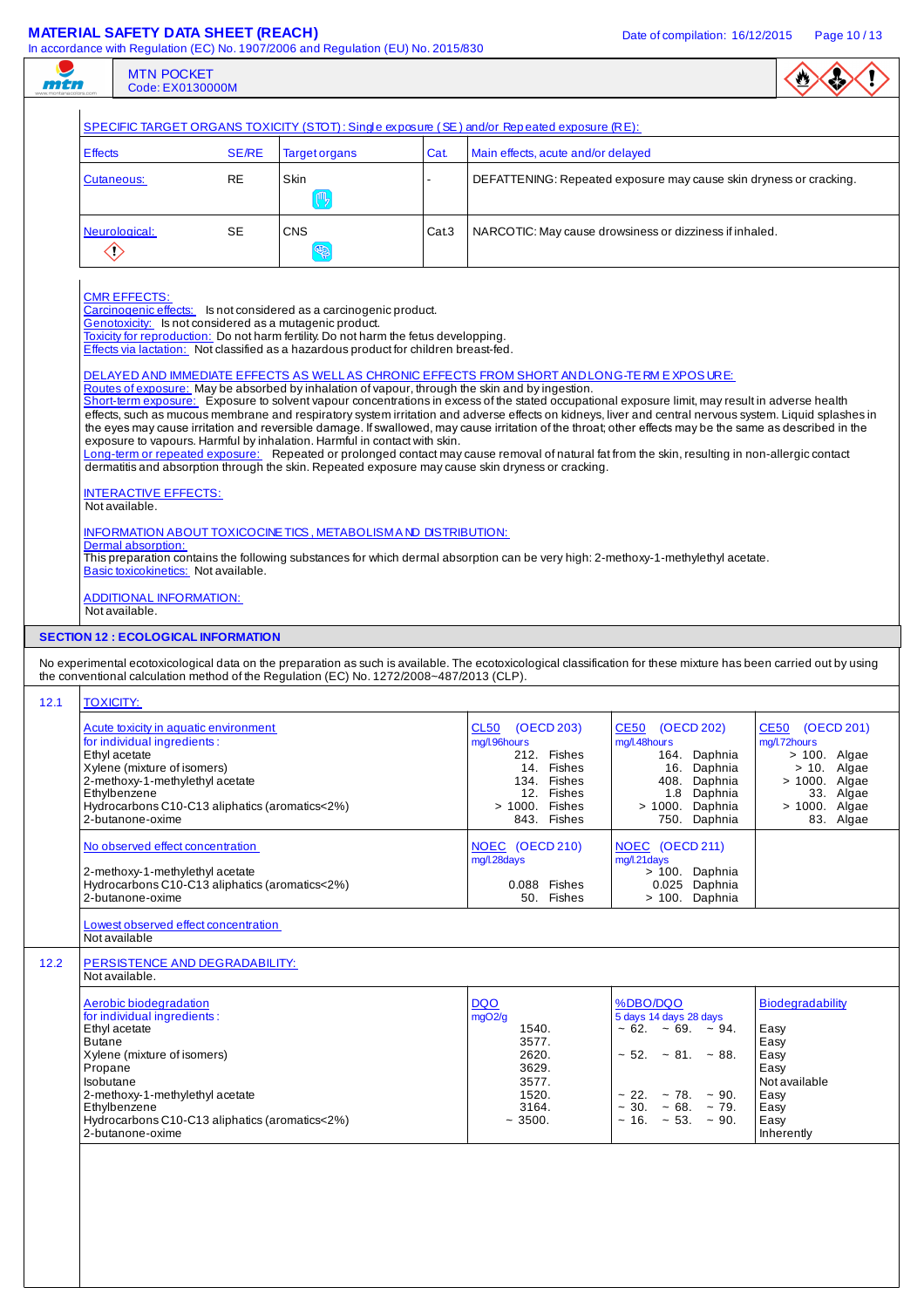|      |                                       | <b>MATERIAL SAFETY DATA SHEET (REACH)</b><br>In accordance with Regulation (EC) No. 1907/2006 and Regulation (EU) No. 2015/830                                                                                                                                                                                                                                                                                                                                                                                                                                                                                                                                                                                                                                                                                                                                                                                                                                                                                                                            |                                | Date of compilation: 16/12/2015                                                 | Page 11/13                                                 |
|------|---------------------------------------|-----------------------------------------------------------------------------------------------------------------------------------------------------------------------------------------------------------------------------------------------------------------------------------------------------------------------------------------------------------------------------------------------------------------------------------------------------------------------------------------------------------------------------------------------------------------------------------------------------------------------------------------------------------------------------------------------------------------------------------------------------------------------------------------------------------------------------------------------------------------------------------------------------------------------------------------------------------------------------------------------------------------------------------------------------------|--------------------------------|---------------------------------------------------------------------------------|------------------------------------------------------------|
| mtn  |                                       | <b>MTN POCKET</b><br>Code: EX0130000M                                                                                                                                                                                                                                                                                                                                                                                                                                                                                                                                                                                                                                                                                                                                                                                                                                                                                                                                                                                                                     |                                |                                                                                 |                                                            |
| 12.3 |                                       | <b>BIOACCUMULATIVE POTENTIAL:</b><br>Not available.                                                                                                                                                                                                                                                                                                                                                                                                                                                                                                                                                                                                                                                                                                                                                                                                                                                                                                                                                                                                       |                                |                                                                                 |                                                            |
|      | Ethyl acetate                         | <b>Bioaccumulation</b><br>for individual ingredients:                                                                                                                                                                                                                                                                                                                                                                                                                                                                                                                                                                                                                                                                                                                                                                                                                                                                                                                                                                                                     | logPow<br>0.730                | <b>BCF</b><br>L/kg<br>3.2 (calculated)                                          | Potential<br>No bioaccumulable                             |
|      | <b>Butane</b><br>Propane<br>Isobutane | Xylene (mixture of isomers)                                                                                                                                                                                                                                                                                                                                                                                                                                                                                                                                                                                                                                                                                                                                                                                                                                                                                                                                                                                                                               | 3.16<br>2.36                   | 57. (calculated)                                                                | No bioaccumulable<br>Low<br>Not available<br>Not available |
|      |                                       | 2-methoxy-1-methylethyl acetate<br>Ethylbenzene<br>Hydrocarbons C10-C13 aliphatics (aromatics<2%)<br>2-butanone-oxime                                                                                                                                                                                                                                                                                                                                                                                                                                                                                                                                                                                                                                                                                                                                                                                                                                                                                                                                     | 0.560<br>3.15<br>5.65<br>0.590 | 3.2 (calculated)<br>56. (calculated)<br>> 100. (calculated)<br>3.2 (calculated) | No bioaccumulable<br>Low<br>Low<br>No bioaccumulable       |
| 12.4 |                                       | <b>MOBILITY IN SOIL:</b><br>Not available.                                                                                                                                                                                                                                                                                                                                                                                                                                                                                                                                                                                                                                                                                                                                                                                                                                                                                                                                                                                                                |                                |                                                                                 |                                                            |
| 12.5 |                                       | RESULTS OF PBT AND VPVBASSESMENT: Annex XIII of Regulation (EC) no. 1907/2006:<br>Does not contain substances that fulfill the PBT/vPvB criteria.                                                                                                                                                                                                                                                                                                                                                                                                                                                                                                                                                                                                                                                                                                                                                                                                                                                                                                         |                                |                                                                                 |                                                            |
| 12.6 |                                       | <b>OTHER ADVERSE EFFECTS:</b><br>Ozone depletion potential: Not available.<br>Photochemical ozone creation potential: Not available.<br>Earth global warming potential: In case of fire or incineration liberates CO2.<br>Endocrine disrupting potential: Not available.                                                                                                                                                                                                                                                                                                                                                                                                                                                                                                                                                                                                                                                                                                                                                                                  |                                |                                                                                 |                                                            |
|      |                                       | <b>SECTION 13 : DISPOSAL CONSIDERATIONS</b>                                                                                                                                                                                                                                                                                                                                                                                                                                                                                                                                                                                                                                                                                                                                                                                                                                                                                                                                                                                                               |                                |                                                                                 |                                                            |
| 13.1 |                                       | <b>WASTE TREATMENT METHODS:</b> Directive 2008/98/EC:<br>Take all necessary measures to prevent the production of waste whenever possible. Analyse possible methods for revaluation or recycling. Do not<br>discharge into drains or the environment, dispose of at an authorised waste collection point. Waste should be handled and disposed of in accordance with<br>current local and national regulations. For exposure controls and personal protection measures, see section 8.<br>Disposal of empty containers: Directive 94/62/EC~2005/20/EC, Decision 2000/532/EC:<br>Emptied containers and packaging should be disposed of in accordance with currently local and national regulations. The classification of packaging as<br>hazardous waste will depend on the degree of empting of the same, being the holder of the residue responsible for their classification, in accordance with<br>Chapter 15 01 of Decision 2000/532/EC, and forwarding to the appropriate final destination. With contaminated containers and packaging, adopt the |                                |                                                                                 |                                                            |
|      |                                       | same measures as for the product in itself. Ensure the container is completely empty before throwing it away.<br>Procedures for neutralising or destroying the product:                                                                                                                                                                                                                                                                                                                                                                                                                                                                                                                                                                                                                                                                                                                                                                                                                                                                                   |                                |                                                                                 |                                                            |
|      |                                       | In accordance with local regulations. Do not incinerarate closed containers.                                                                                                                                                                                                                                                                                                                                                                                                                                                                                                                                                                                                                                                                                                                                                                                                                                                                                                                                                                              |                                |                                                                                 |                                                            |
|      |                                       |                                                                                                                                                                                                                                                                                                                                                                                                                                                                                                                                                                                                                                                                                                                                                                                                                                                                                                                                                                                                                                                           |                                |                                                                                 |                                                            |
|      |                                       |                                                                                                                                                                                                                                                                                                                                                                                                                                                                                                                                                                                                                                                                                                                                                                                                                                                                                                                                                                                                                                                           |                                |                                                                                 |                                                            |
|      |                                       |                                                                                                                                                                                                                                                                                                                                                                                                                                                                                                                                                                                                                                                                                                                                                                                                                                                                                                                                                                                                                                                           |                                |                                                                                 |                                                            |
|      |                                       |                                                                                                                                                                                                                                                                                                                                                                                                                                                                                                                                                                                                                                                                                                                                                                                                                                                                                                                                                                                                                                                           |                                |                                                                                 |                                                            |
|      |                                       |                                                                                                                                                                                                                                                                                                                                                                                                                                                                                                                                                                                                                                                                                                                                                                                                                                                                                                                                                                                                                                                           |                                |                                                                                 |                                                            |
|      |                                       |                                                                                                                                                                                                                                                                                                                                                                                                                                                                                                                                                                                                                                                                                                                                                                                                                                                                                                                                                                                                                                                           |                                |                                                                                 |                                                            |
|      |                                       |                                                                                                                                                                                                                                                                                                                                                                                                                                                                                                                                                                                                                                                                                                                                                                                                                                                                                                                                                                                                                                                           |                                |                                                                                 |                                                            |
|      |                                       |                                                                                                                                                                                                                                                                                                                                                                                                                                                                                                                                                                                                                                                                                                                                                                                                                                                                                                                                                                                                                                                           |                                |                                                                                 |                                                            |
|      |                                       |                                                                                                                                                                                                                                                                                                                                                                                                                                                                                                                                                                                                                                                                                                                                                                                                                                                                                                                                                                                                                                                           |                                |                                                                                 |                                                            |
|      |                                       |                                                                                                                                                                                                                                                                                                                                                                                                                                                                                                                                                                                                                                                                                                                                                                                                                                                                                                                                                                                                                                                           |                                |                                                                                 |                                                            |
|      |                                       |                                                                                                                                                                                                                                                                                                                                                                                                                                                                                                                                                                                                                                                                                                                                                                                                                                                                                                                                                                                                                                                           |                                |                                                                                 |                                                            |
|      |                                       |                                                                                                                                                                                                                                                                                                                                                                                                                                                                                                                                                                                                                                                                                                                                                                                                                                                                                                                                                                                                                                                           |                                |                                                                                 |                                                            |
|      |                                       |                                                                                                                                                                                                                                                                                                                                                                                                                                                                                                                                                                                                                                                                                                                                                                                                                                                                                                                                                                                                                                                           |                                |                                                                                 |                                                            |
|      |                                       |                                                                                                                                                                                                                                                                                                                                                                                                                                                                                                                                                                                                                                                                                                                                                                                                                                                                                                                                                                                                                                                           |                                |                                                                                 |                                                            |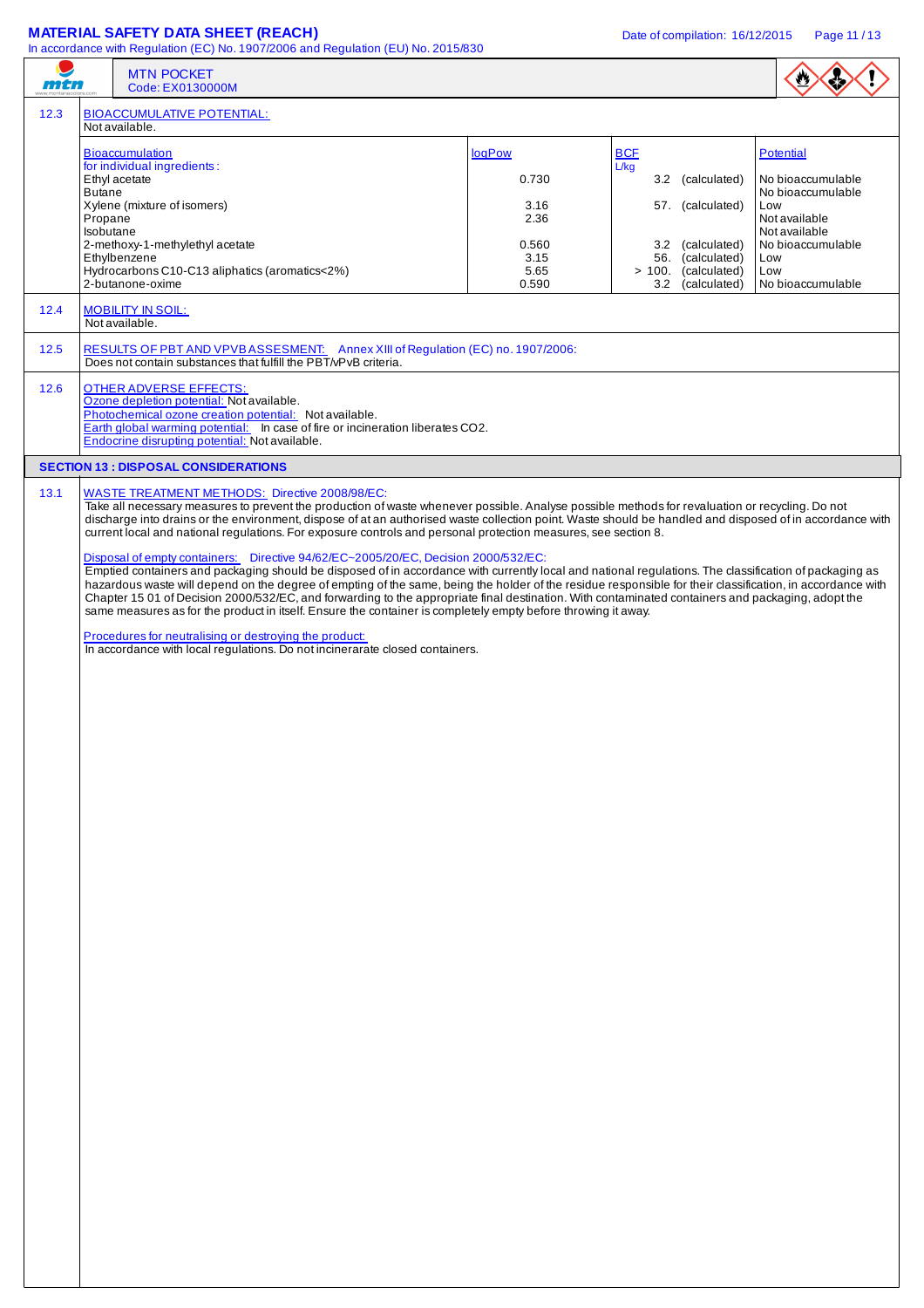# **MATERIAL SAFETY DATA SHEET (REACH)** Date of compilation: 16/12/2015 Page 12/13

In accordance with Regulation (EC) No. 1907/2006 and Regulation (EU) No. 2015/830

| mtn  | <b>MTN POCKET</b><br>Code: EX0130000M                                                                                                                                                                                                              | In accordance with Regulation (EC) No. 1907/2006 and Regulation (EU) No. 2015/830                                                                                                                                                                                                                 |  |  |  |  |
|------|----------------------------------------------------------------------------------------------------------------------------------------------------------------------------------------------------------------------------------------------------|---------------------------------------------------------------------------------------------------------------------------------------------------------------------------------------------------------------------------------------------------------------------------------------------------|--|--|--|--|
|      | <b>SECTION 14 : TRANSPORT INFORMATION</b>                                                                                                                                                                                                          |                                                                                                                                                                                                                                                                                                   |  |  |  |  |
| 14.1 | <b>UN NUMBER: 1950</b>                                                                                                                                                                                                                             |                                                                                                                                                                                                                                                                                                   |  |  |  |  |
| 14.2 | UN PROPER SHIPPING NAME:<br><b>AEROSOLS</b>                                                                                                                                                                                                        |                                                                                                                                                                                                                                                                                                   |  |  |  |  |
| 14.3 | TRANSPORT HAZARD CLASS(ES) AND PACKING GROUP:                                                                                                                                                                                                      |                                                                                                                                                                                                                                                                                                   |  |  |  |  |
| 14.4 | Transport by road (ADR 2015) and<br>Transport by rail (RID 2015):                                                                                                                                                                                  |                                                                                                                                                                                                                                                                                                   |  |  |  |  |
|      | - Class:<br>- Packaging group:<br>- Classification code:<br>- Tunnel restriction code:<br>- Transport category:<br>- Limited quantities:<br>- Transport document:<br>- Instructions in writing:                                                    | 2<br>$\blacksquare$<br>5F<br>(D)<br>2, max. ADR 1.1.3.6. 333 L<br>LQ2 (see total exemptions ADR 3.4)<br>Consignment paper.<br>ADR 5.4.3.4                                                                                                                                                         |  |  |  |  |
|      | Transport by sea (IMDG 36-12):                                                                                                                                                                                                                     |                                                                                                                                                                                                                                                                                                   |  |  |  |  |
|      | - Class:<br>- Packaging group:<br>- Emergency Sheet (EmS):<br>- First Aid Guide (MFAG):<br>- Marine pollutant:<br>- Transport document:                                                                                                            | 2<br>$F-D.S-U$<br>620*<br>No.<br>Shipping Bill of lading.                                                                                                                                                                                                                                         |  |  |  |  |
|      | Transport by air (ICAO/IATA 2014):                                                                                                                                                                                                                 |                                                                                                                                                                                                                                                                                                   |  |  |  |  |
|      | - Class:<br>- Packaging group:<br>- Transport document:                                                                                                                                                                                            | 2<br>Air Bill of lading.                                                                                                                                                                                                                                                                          |  |  |  |  |
|      | Transport by inland waterways (ADN):<br>Not available.                                                                                                                                                                                             |                                                                                                                                                                                                                                                                                                   |  |  |  |  |
| 14.5 | <b>ENVIRONMENTAL HAZARDS:</b><br>Not applicable (not classified as hazardous for the environment).                                                                                                                                                 |                                                                                                                                                                                                                                                                                                   |  |  |  |  |
| 14.6 | <b>SPECIAL PRECAUTIONS FOR USER:</b><br>Ensure that persons transporting the product know what to do in case of accident or spill. Always transport in closed containers that are in a vertical<br>position and sure. Ensure adequate ventilation. |                                                                                                                                                                                                                                                                                                   |  |  |  |  |
| 14.7 | Not applicable.                                                                                                                                                                                                                                    | TRANSPORT IN BULK ACCORDING TO ANNEX II OF MARPOL 73/78 AND THE IBC CODE:                                                                                                                                                                                                                         |  |  |  |  |
|      | <b>SECTION 15: REGULATORY INFORMATION</b>                                                                                                                                                                                                          |                                                                                                                                                                                                                                                                                                   |  |  |  |  |
| 15.1 |                                                                                                                                                                                                                                                    | EU SAFETY, HEALTH AND ENVIRONMENTAL REGULATIONS/LEGISLATION SPECIFIC:<br>The regulations applicable to this product generally are listed throughout this material safety data sheet.                                                                                                              |  |  |  |  |
|      | Restrictions on manufacture, placing on market and use: See section 1.2                                                                                                                                                                            |                                                                                                                                                                                                                                                                                                   |  |  |  |  |
|      | Control of the risks inherent in major accidents (Seveso III): See section 7.2                                                                                                                                                                     |                                                                                                                                                                                                                                                                                                   |  |  |  |  |
|      |                                                                                                                                                                                                                                                    | Tactile warning of danger: If the product is intended for the general public, is mandatory a tactile warning of danger. The technical specifications for<br>tactile warning devices shall conform with EN ISO standard 11683 relating to 'Packaging - Tactile warnings of danger - Requirements.' |  |  |  |  |
|      | Child safety protection: Not applicable (the classification criteria are not met).                                                                                                                                                                 |                                                                                                                                                                                                                                                                                                   |  |  |  |  |
|      | Legislación específica sobre aerosoles:<br>packages.                                                                                                                                                                                               | It is applicable the Directive 75/324/EEC~2013/10/EU, relating to aerosol dispensers and the Directive 87/404/EEC, concerning simple preasure                                                                                                                                                     |  |  |  |  |
|      | <b>OTHER REGULATIONS:</b><br>Not available                                                                                                                                                                                                         |                                                                                                                                                                                                                                                                                                   |  |  |  |  |
| 15.2 | <b>CHEMICAL SAFETY ASSESSMENT:</b><br>For this mixture has not been carried out a chemical safety assessment.                                                                                                                                      |                                                                                                                                                                                                                                                                                                   |  |  |  |  |
|      |                                                                                                                                                                                                                                                    |                                                                                                                                                                                                                                                                                                   |  |  |  |  |
|      |                                                                                                                                                                                                                                                    |                                                                                                                                                                                                                                                                                                   |  |  |  |  |
|      |                                                                                                                                                                                                                                                    |                                                                                                                                                                                                                                                                                                   |  |  |  |  |
|      |                                                                                                                                                                                                                                                    |                                                                                                                                                                                                                                                                                                   |  |  |  |  |
|      |                                                                                                                                                                                                                                                    |                                                                                                                                                                                                                                                                                                   |  |  |  |  |